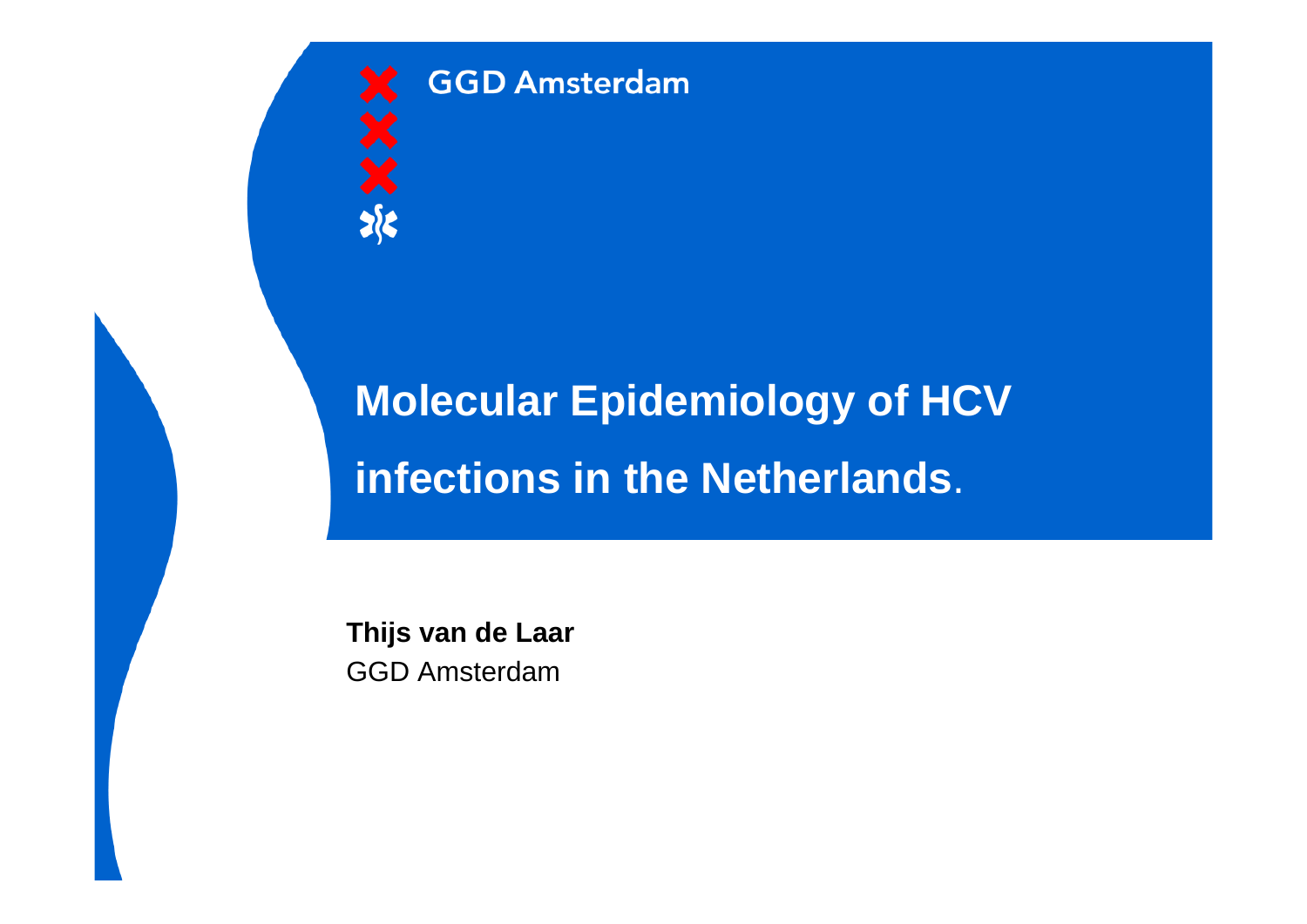

# Molecular Epidemiology of HCV

- **HCV** genetic varaibility:
	- $-7$  genotypes  $-30-35%$
	- 89 subtypes 15-30%
- **Genetic diversity:** 
	- Geographic origin
	- Mode of transmission
	- Timescale of spread
- **To compare we need:** 
	- Consensus region (NS5B)
	- Unified classification system



*Simmonds et al. (2005) Hepatology; Salemi et al. (2002) J Mol Evol*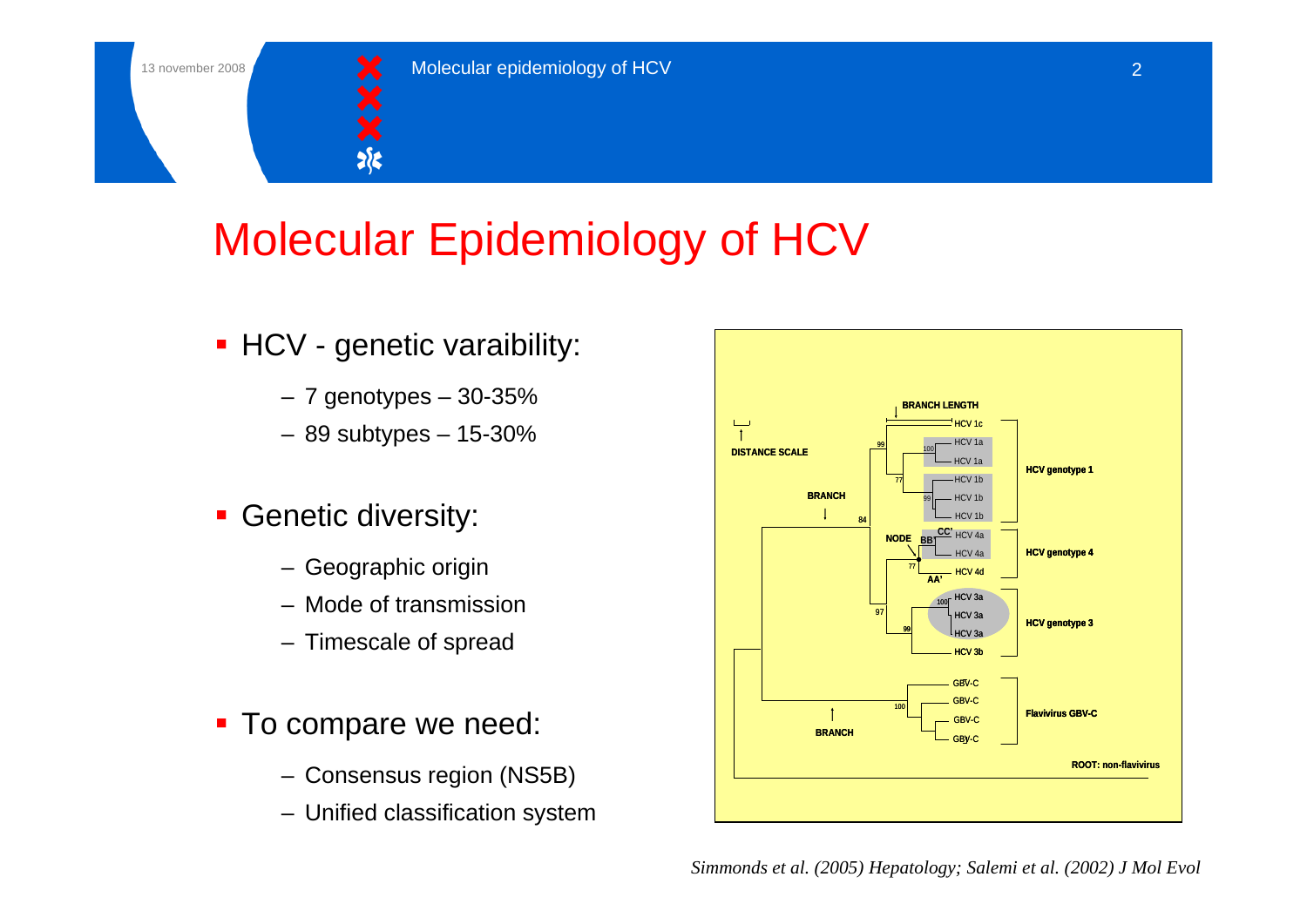

# Molecular Epidemiology

- **General population**
- **Injecting drug users (IDU)**
- **Men who have sex with men (MSM)**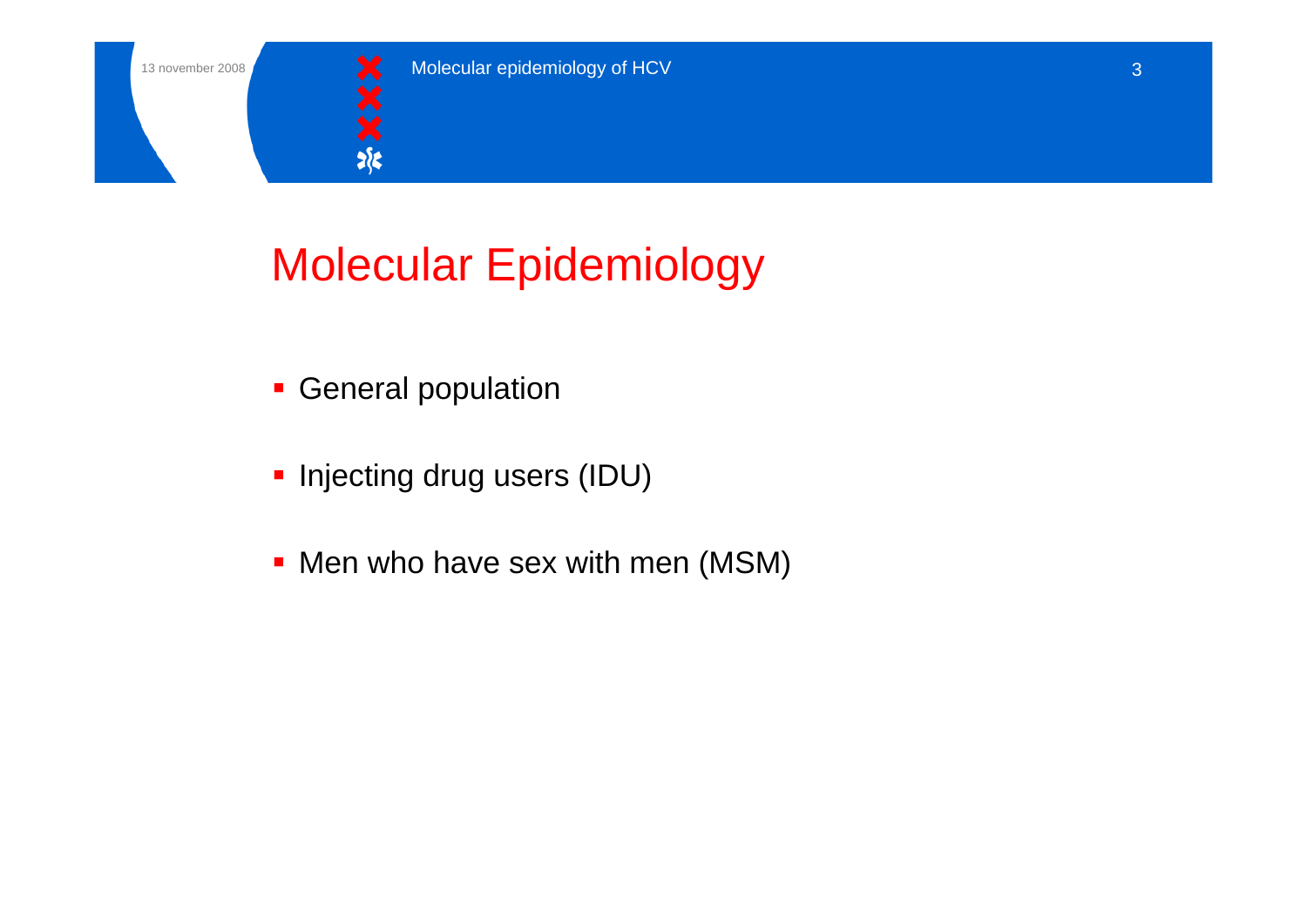

# General population – HCV prevalence

**Estimated HCV prevalence (0.1-0.4%)** 

| <b>Population</b> | Year | <b>Nr</b> | <b>Prevalence</b> | <b>Author</b> |
|-------------------|------|-----------|-------------------|---------------|
|                   |      | screened  |                   |               |
| Dutch population  | 1995 | 7373      | 0.08%             | Veldhuijzen   |
| A'dam pregnant*   | 2003 | 5146      | 0.31%             | Urbanus       |
| A'dam population  | 2005 | 1355      | 0.66%             | <b>Baaten</b> |
| Arhem/Nijmegen    | 2006 | 2200      | 0.18%             | Slavenburg    |

\* Testing still ongoing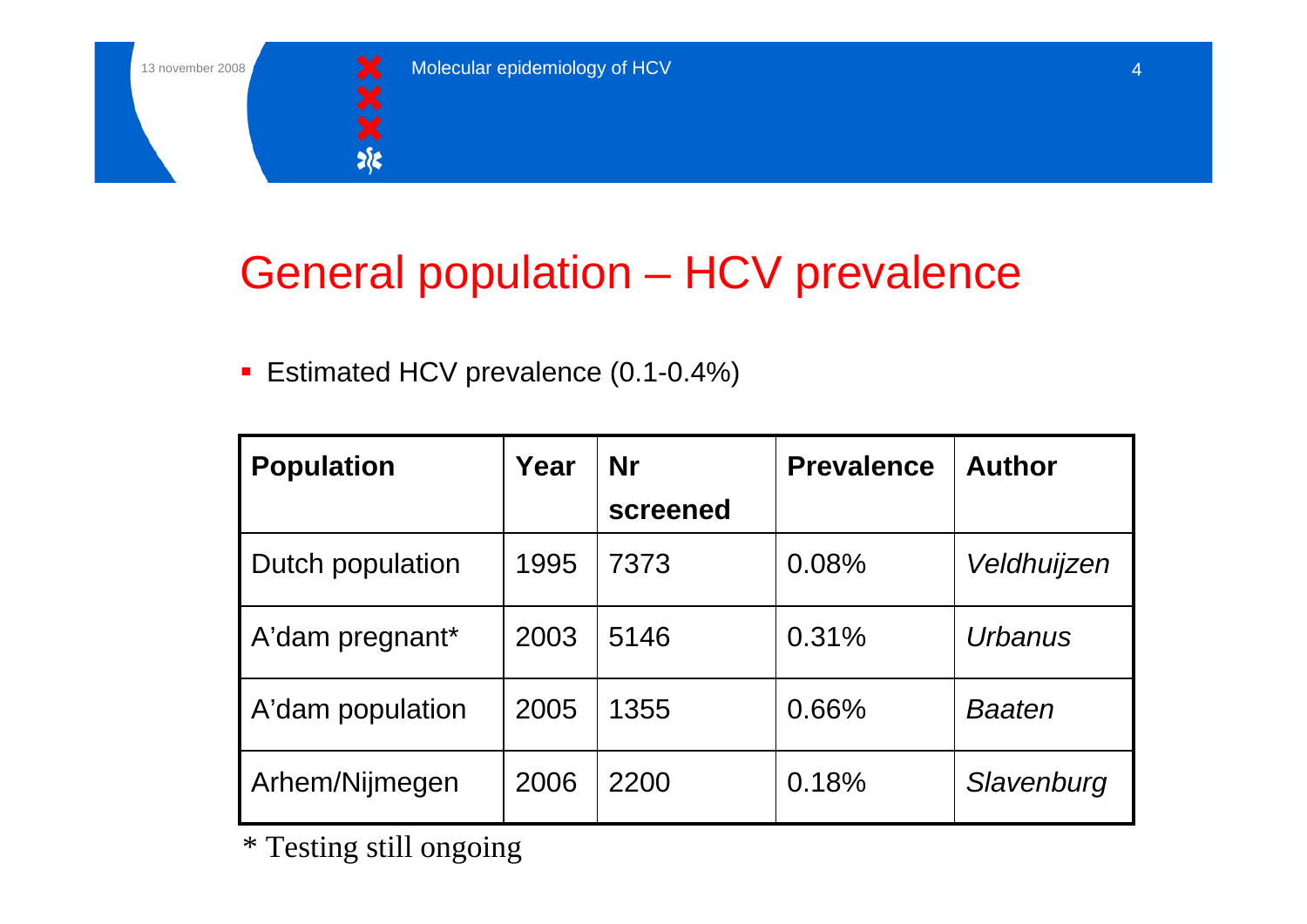

## **HCV genotype distribution the Netherlands:**

#### **Treatment (SVR)**

| • $GT$ 1a/b : 50% | difficult (50%)    |
|-------------------|--------------------|
| • $GT$ 2a/b : 10% | good (90%)         |
| $\therefore 30\%$ | good (90%)         |
| • $GT$ 4a/d : 10% | intermediate (60%) |
|                   |                    |

### **Prevalent HCV infections**

**BUT** 

**genotype distribution is dynamic**



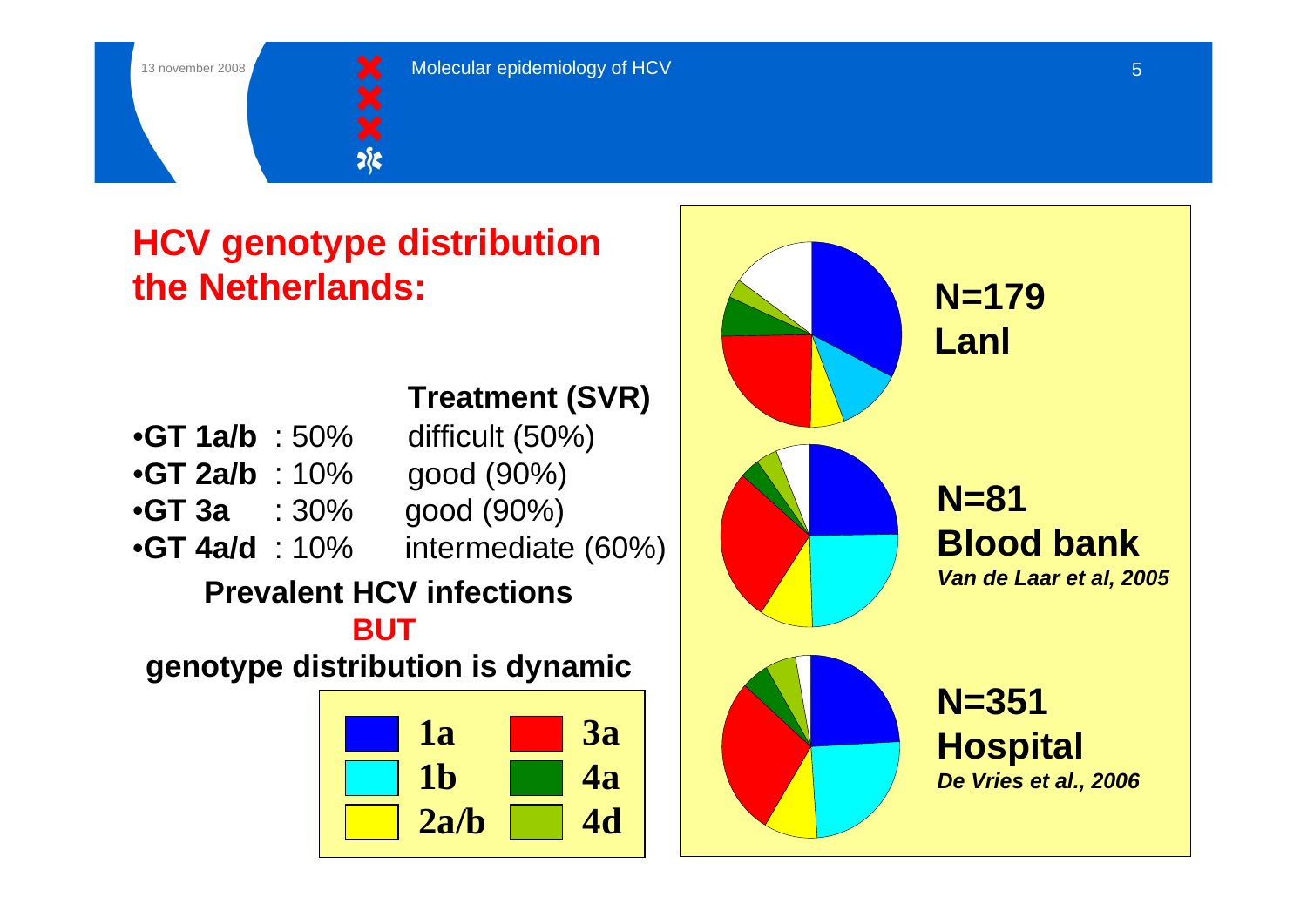

# Prevalent HCV infection – general population

 $\blacksquare$ **Epidemiological profiles** of HCV prevalent candidate donors

| Transmission route         | $\%$ | Genotype*            |
|----------------------------|------|----------------------|
| Blood products before 1991 | 30%  | $1b + 2a/b + (1a)^*$ |
| <b>IDU-related</b>         | 21%  | $3a + 1a + 4d$       |
| <b>Endemic countries</b>   | 12%  | $4a + 'Other'$       |
| <b>Other parenteral</b>    | 19%  | mix                  |
| No risk                    | 18%  | $1b + 2a/b$          |

\*Incidental spillover from high risk groups to he general population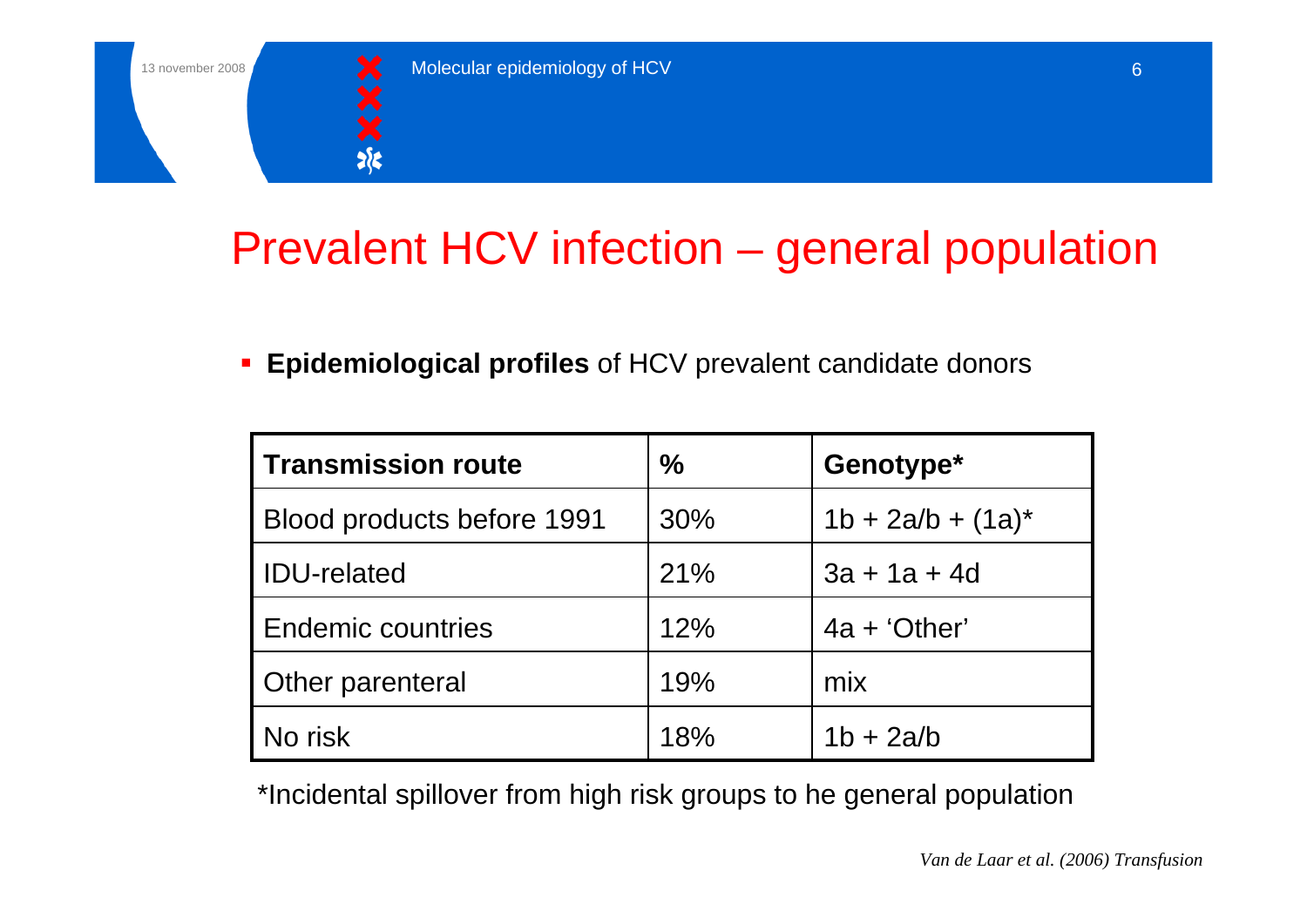

# Incident HCV infection – general population

| <b>Transmission route</b>       | <b>Patient</b>    | Genotype*           |
|---------------------------------|-------------------|---------------------|
| <b>Occupational/Health care</b> | <b>F</b> , 35 yrs | 1 <sub>b</sub>      |
| Nosocomial/Hospitalisation (B)  | M, 55 yrs         | Untyped             |
| Sexual/household                | <b>F</b> , 42 yrs | 3a (partner ex-IDU) |
| Sexual/household                | <b>F, 56 yrs</b>  | 3a (partner ex-IDU) |
| Sexual/household                | <b>F</b> , 40 yrs | <b>RNA-negative</b> |

\* Incidental spillover (from high risk groups) to he general population through mostly non-parenteral modes of transmission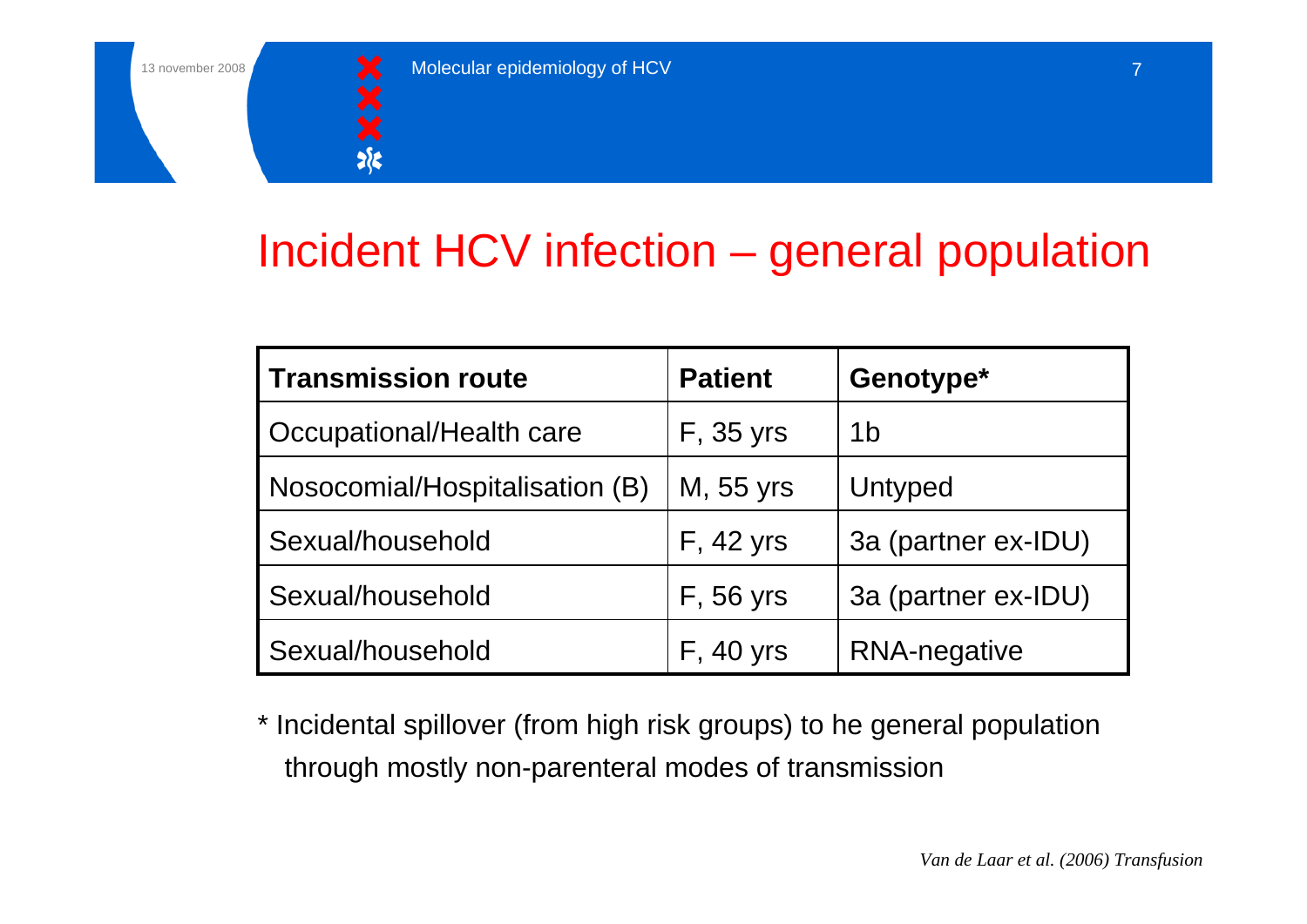

# Spread general population

- $\blacksquare$  Screening of donorblood (1992):
	- Donor selection
	- HCV serology and HCV-RNA
- $\blacksquare$  Estimated residual risk in NL (2000-2002):
	- 1:31.500.000 donations (negligle)
- $\blacksquare$  Incidental spillover high-risk populations Ongoing spread in dialysis centres (1995-1997)

**Consequence**: Genotype shift towards less HCV GT 1b and 2a/b

*Schneeberger (2000) JID, Pybus et al (2001) Science, Tanaka et al (2002) PNAS, Van de Laar et al (2006) Transfusion*

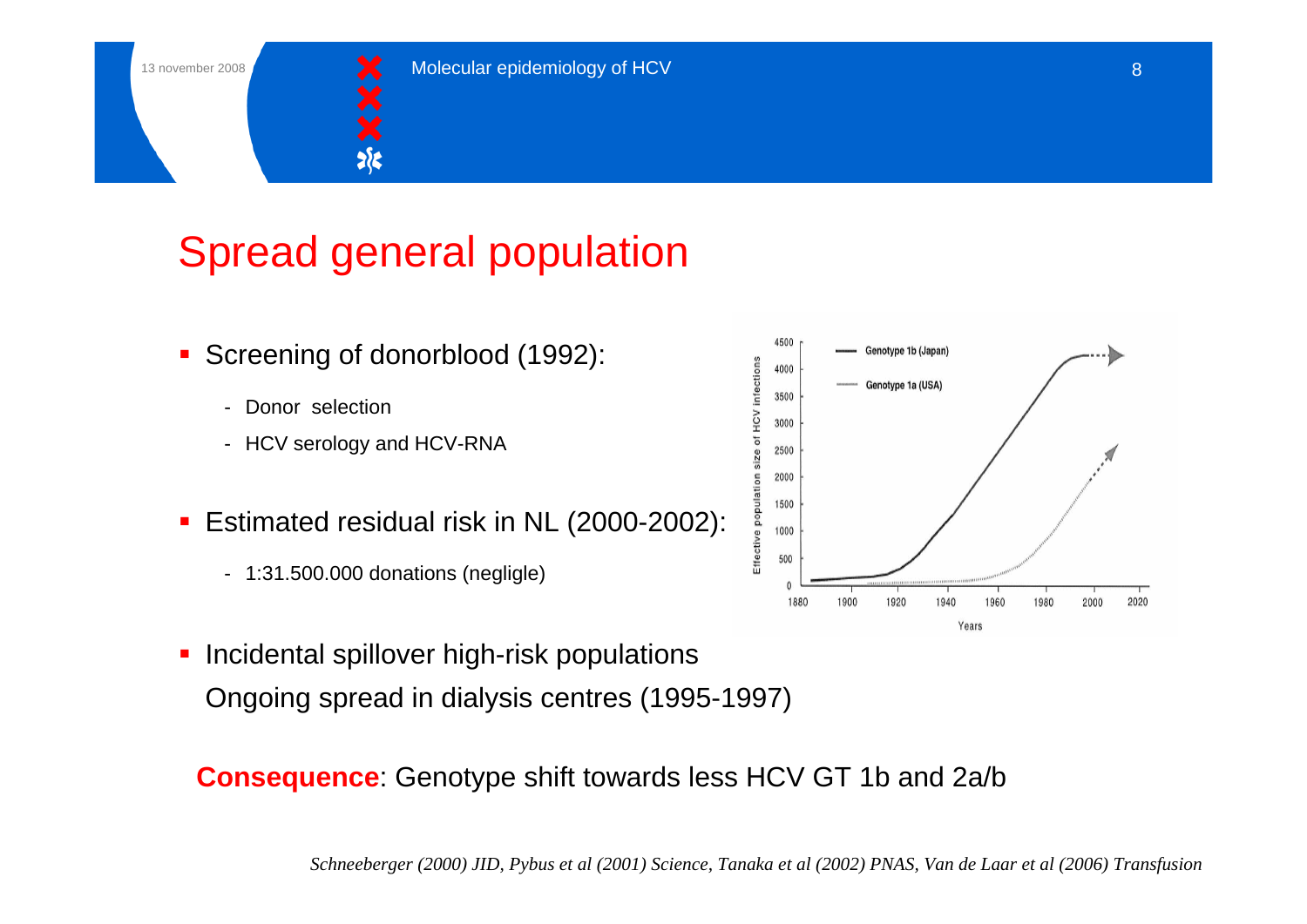

# Injecting drug users (IDU)

- HCV prevalence (50-80%)
- $\blacksquare$  IDU genotypes: 1a and 3a
	- 1a: 3 separate introductions
	- 3a: 1 single introduction

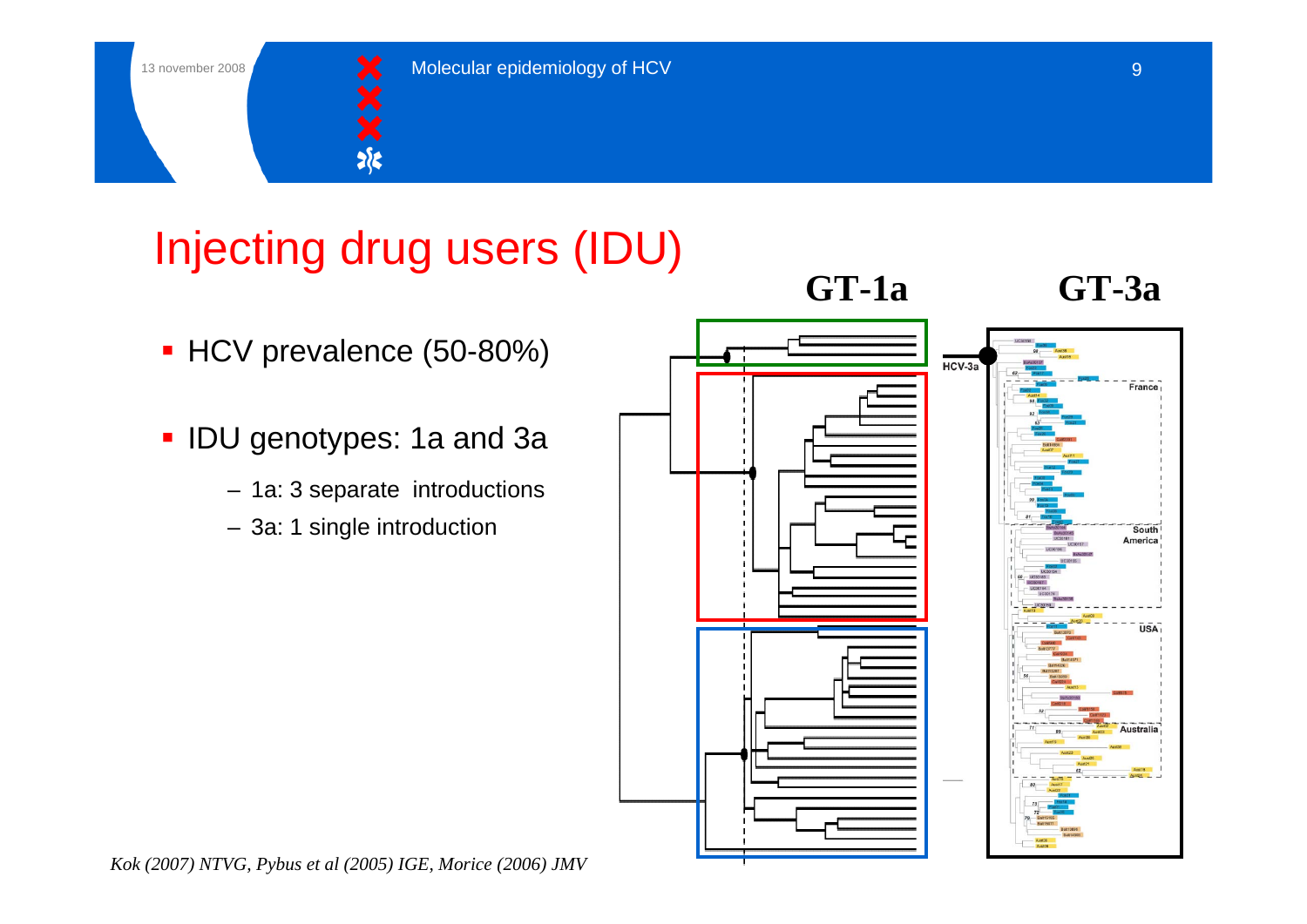

## Timescale - spread of HCV in Europe





#### **Two-phase epidemic:**

- **Steady state:** west African origin
- **Exponential growth:** 1940 IDU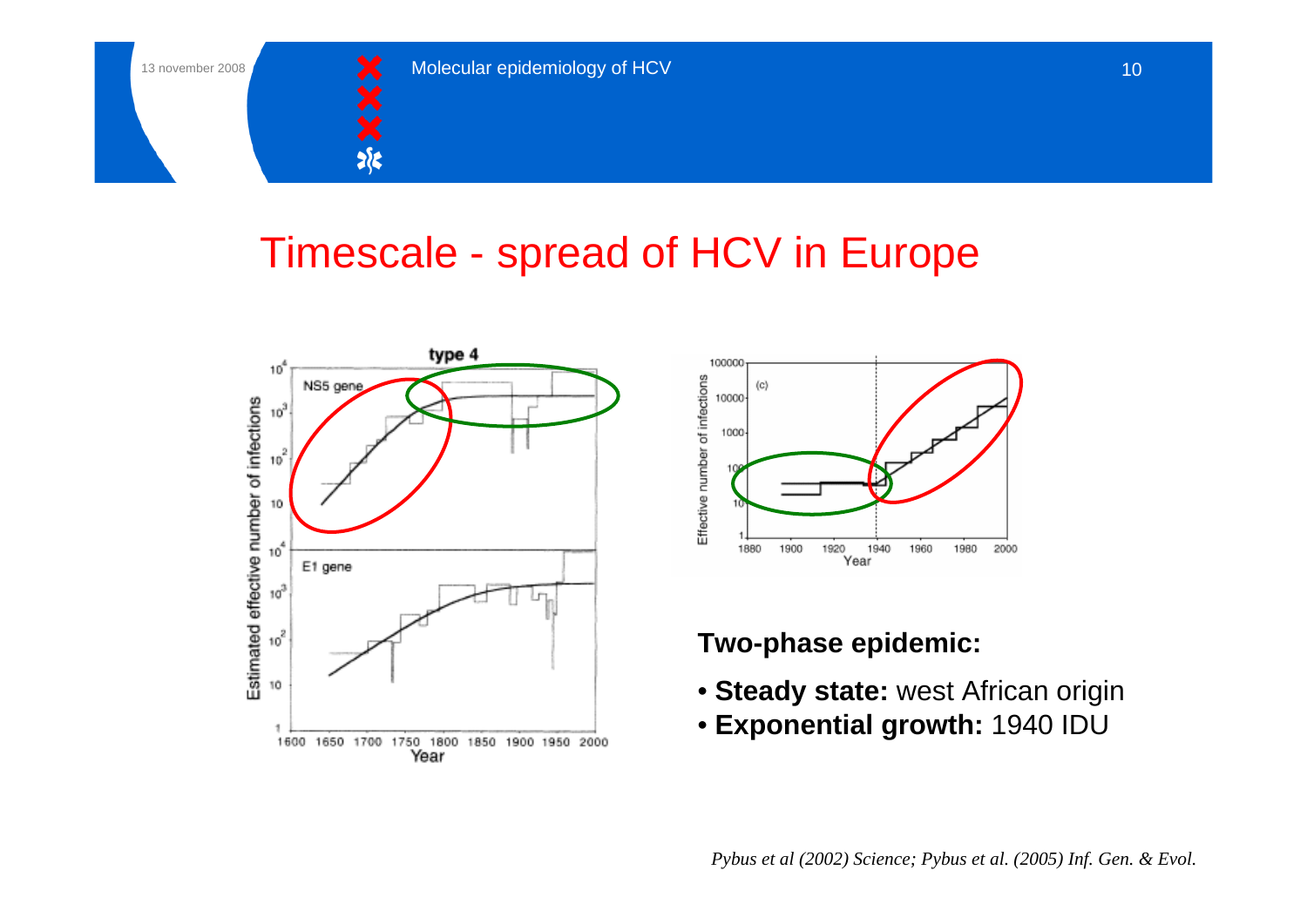![](_page_10_Picture_1.jpeg)

# Injecting drug users (1985-2005)

- **-** Less injection drug use: impopularity
	- 1985-1989: 90% DU < 30 yrs ever injected
	- 2000-2004: 31% DU < 30 yrs ever injected

**HCV prevalence young DU: 83% → 14%** 

- **Safer injection: Harm reduction** 
	- NEP combined with methadone treatment
	- Larger window of intervention

**HCV prevalence young IDU: 91% → 44% (30%)** 

![](_page_10_Figure_12.jpeg)

*Van de Laar et al (2005) JMV; Van den berg et al. (2007) Addiction*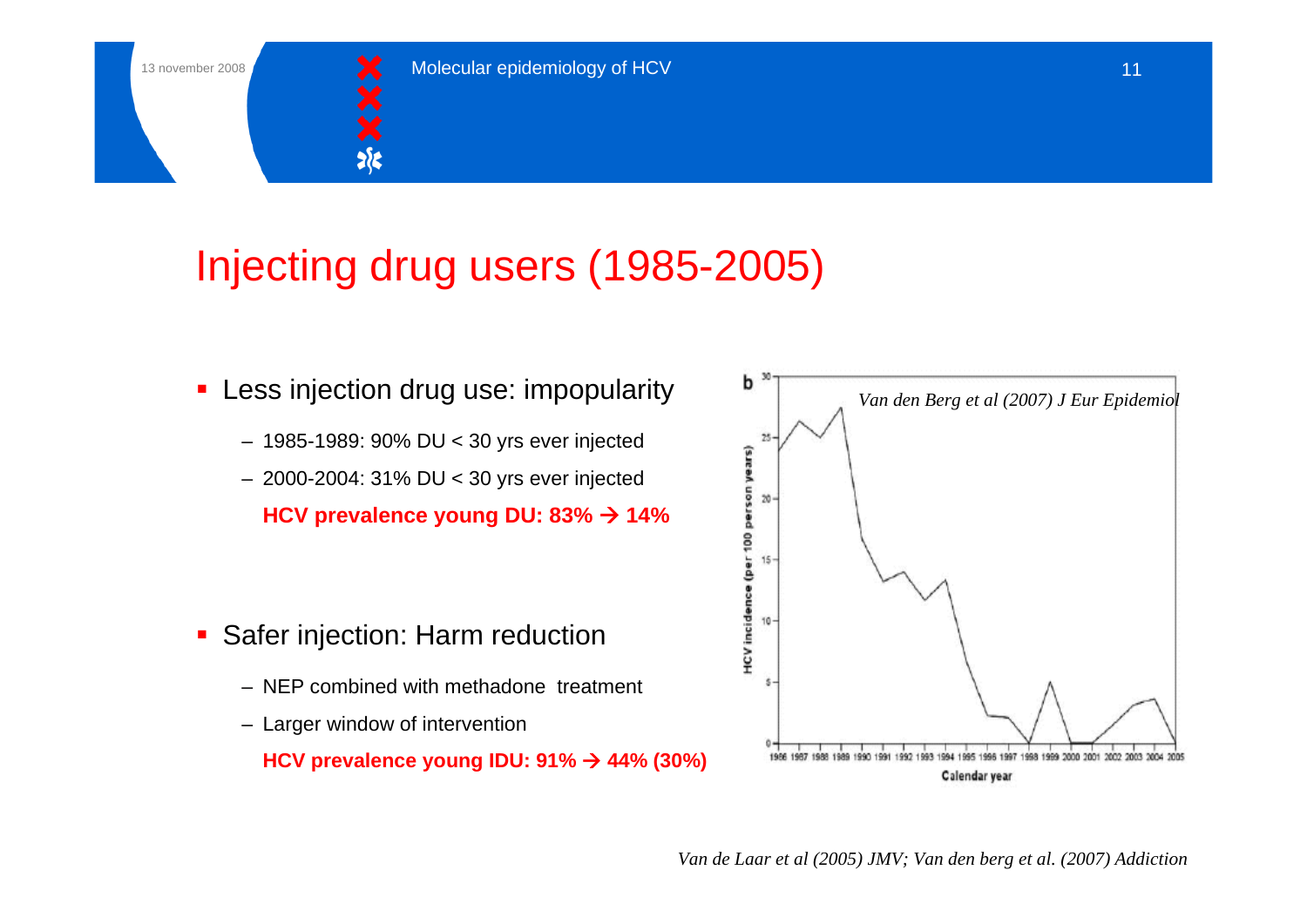![](_page_11_Picture_0.jpeg)

![](_page_11_Picture_1.jpeg)

#### **HCV strains young IDU Amsterdam**

![](_page_11_Figure_4.jpeg)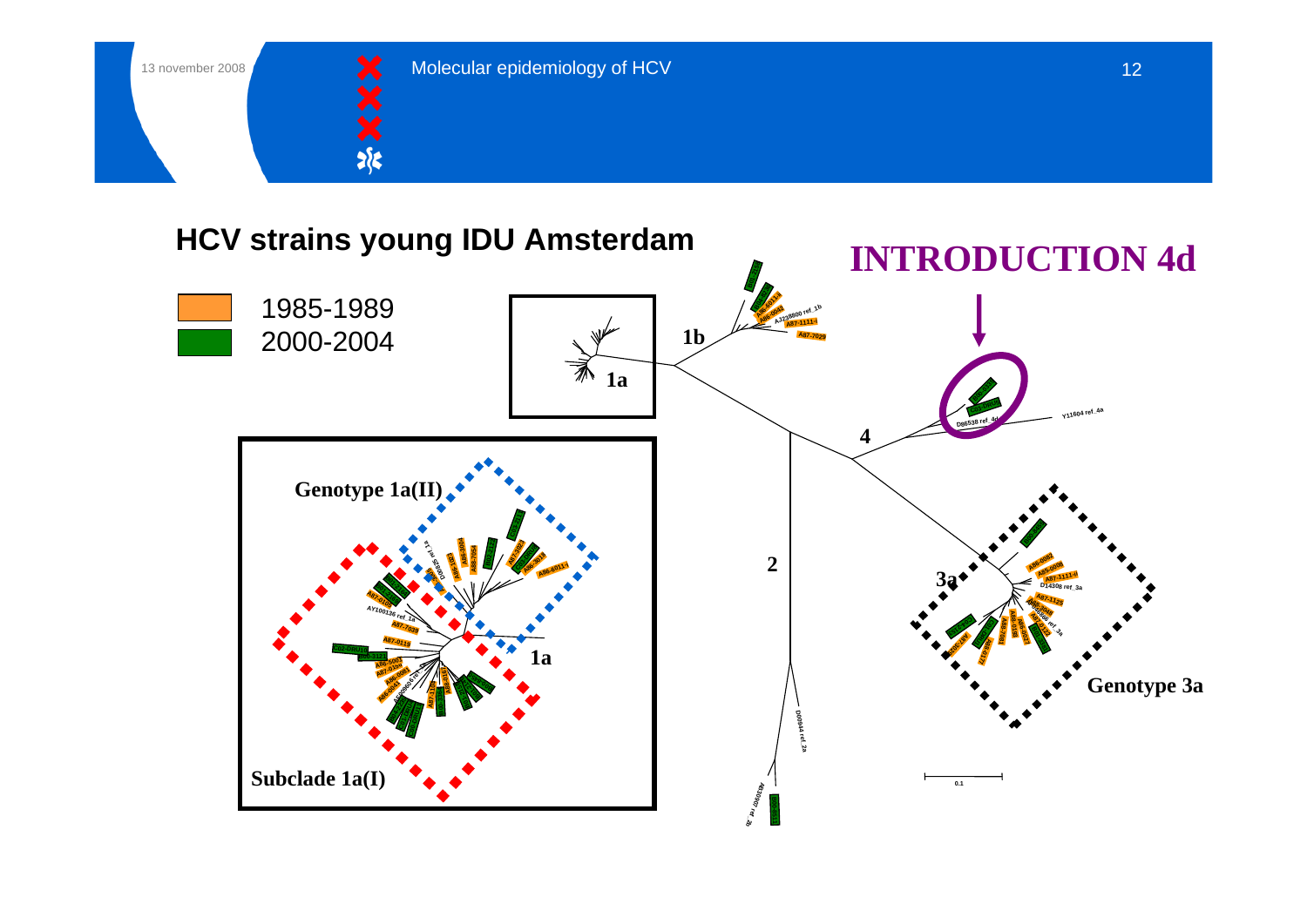![](_page_12_Picture_1.jpeg)

# Injecting drug users (IDU)

- Diversification of HCV genotype 1a and 3a
- **Introduction and spread of HCV genotype 4d**
- Genotypic shift towards difficult-to treat genotypes (1 and 4)
- $\blacksquare$  HCV incidence is low  $\rightarrow$  TREATMENT to decrease HCV reservoir further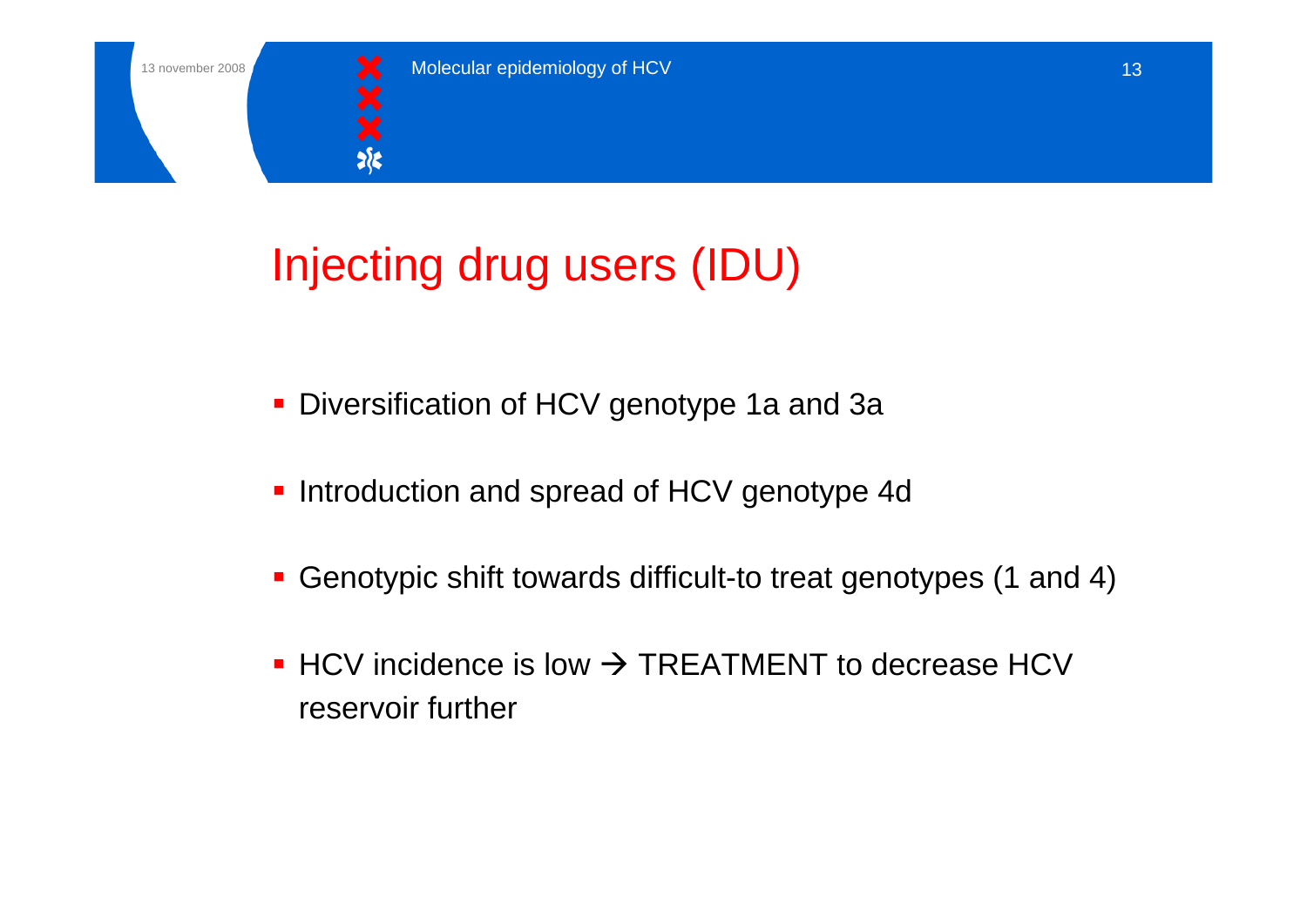![](_page_13_Picture_0.jpeg)

![](_page_13_Picture_1.jpeg)

# HCV treatment of IDU

# Cost-effective?

# What about HCV reinfection and superinfection?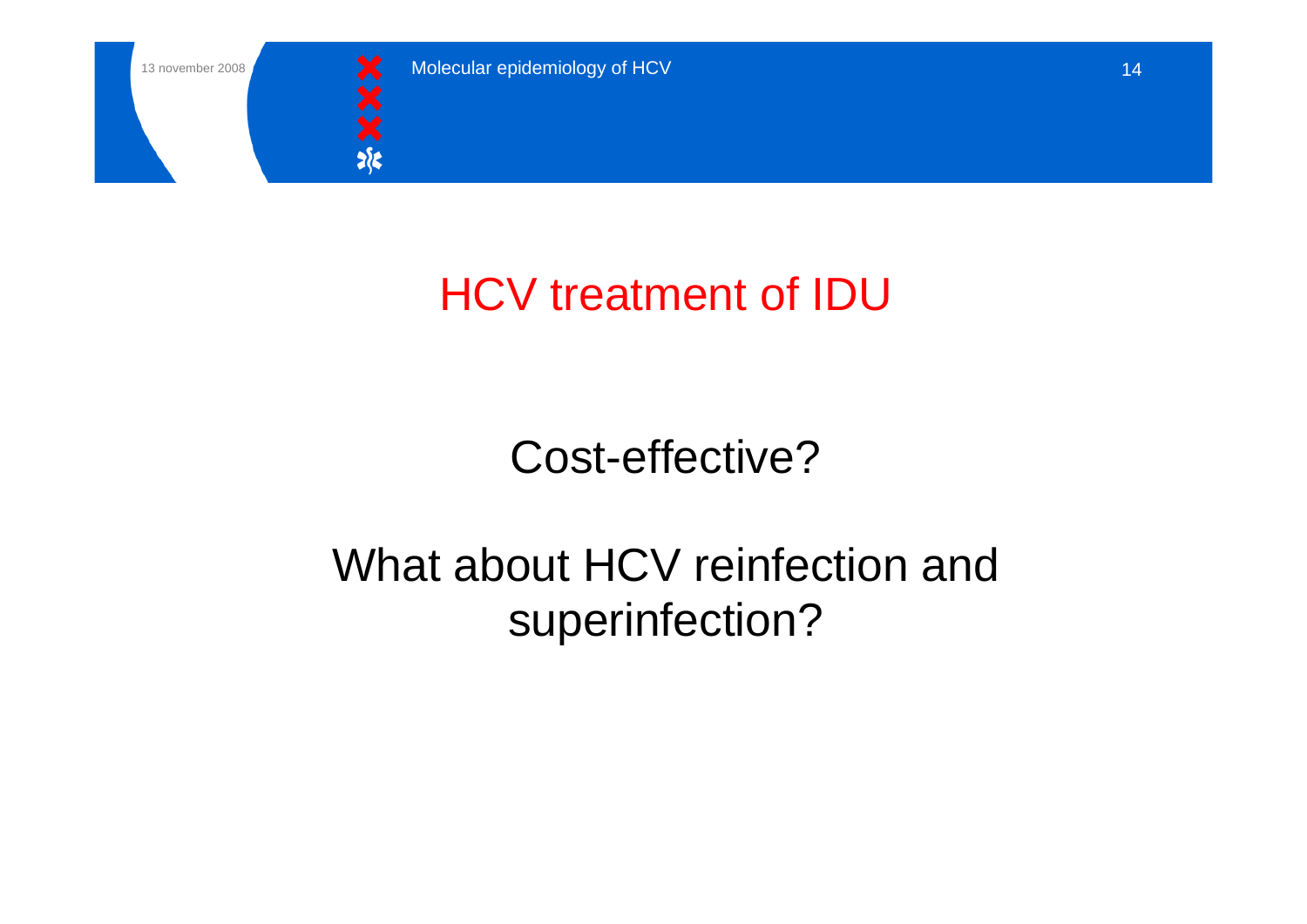![](_page_14_Picture_1.jpeg)

# HCV reinfection and superinfection

- Reinfection protective immunity
	- **YES:** Incidence of HCV reinfection < Incidence initial infection
	- **NO:** Incidence HCV reinfection = incidence initial infection

- Amsterdam HCV seroconverter (SC) study
	- 59 HCV seroconverters (1985-2005)
	- 5 time points per SC (RNA + viral typing)
	- Frequency HCV reinfection and superinfection

*Mehta et al (2002) Lancet, Grebely et al. (2006) Hepatology, Micallef et al. (2007) J Vir Hepat, van de Laar (2008) unpublished*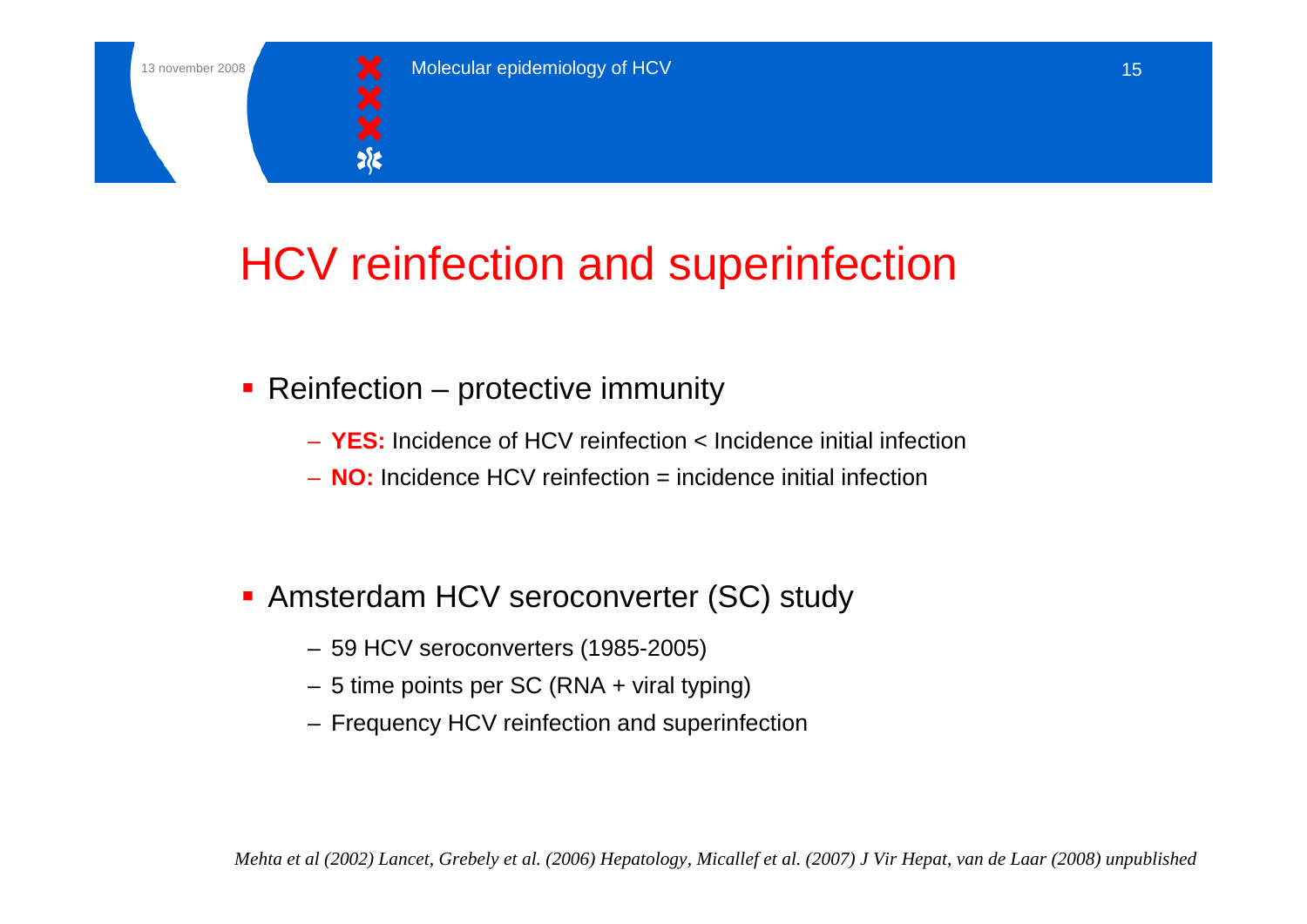![](_page_15_Picture_0.jpeg)

![](_page_15_Picture_1.jpeg)

#### Results: SC without viral clearance

![](_page_15_Figure_4.jpeg)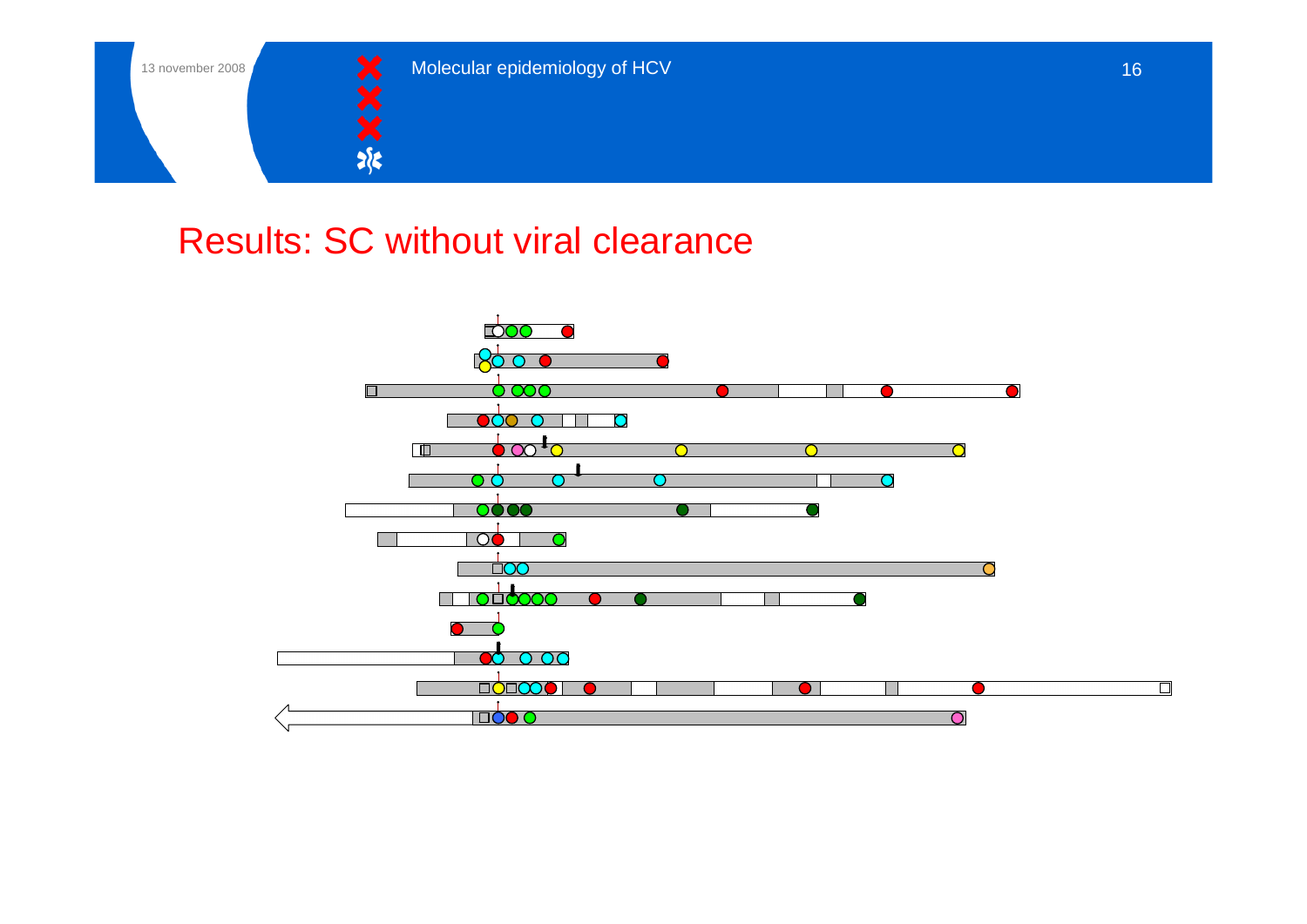![](_page_16_Figure_0.jpeg)

 $rac{1}{0.01}$ 

 $\overline{\phantom{0}}$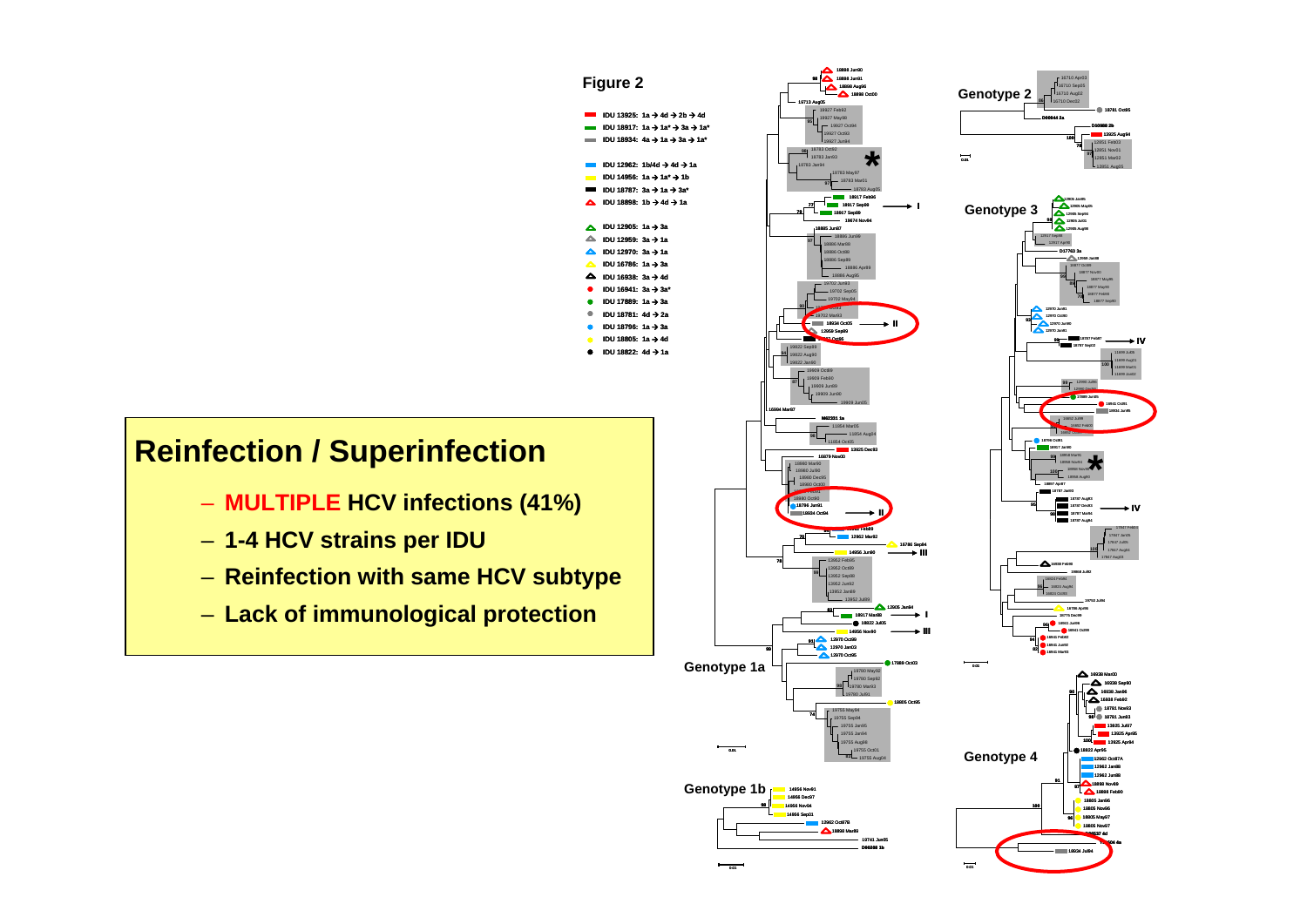![](_page_17_Picture_1.jpeg)

## New risk groups: MSM

- $\mathcal{L}_{\mathcal{A}}$  Since 2000: Increased HCV-incidenceamong MSM in the UK.
- П More case reports:
	- **The Netherlands (Ruijs 2004; Agtmael 2004; Götz 2005)**
	- France (Ghosn 2004; Gambotti 2005)
	- Switserland (Rauch 2005)
	- Germany (Vogel 2005)
	- England (Gilleece 2005)
	- Australia (Matthews, 2006)
	- United States (Bateman, 2006)

![](_page_17_Figure_13.jpeg)

*Figuur uit: Browne et al (2004) STI*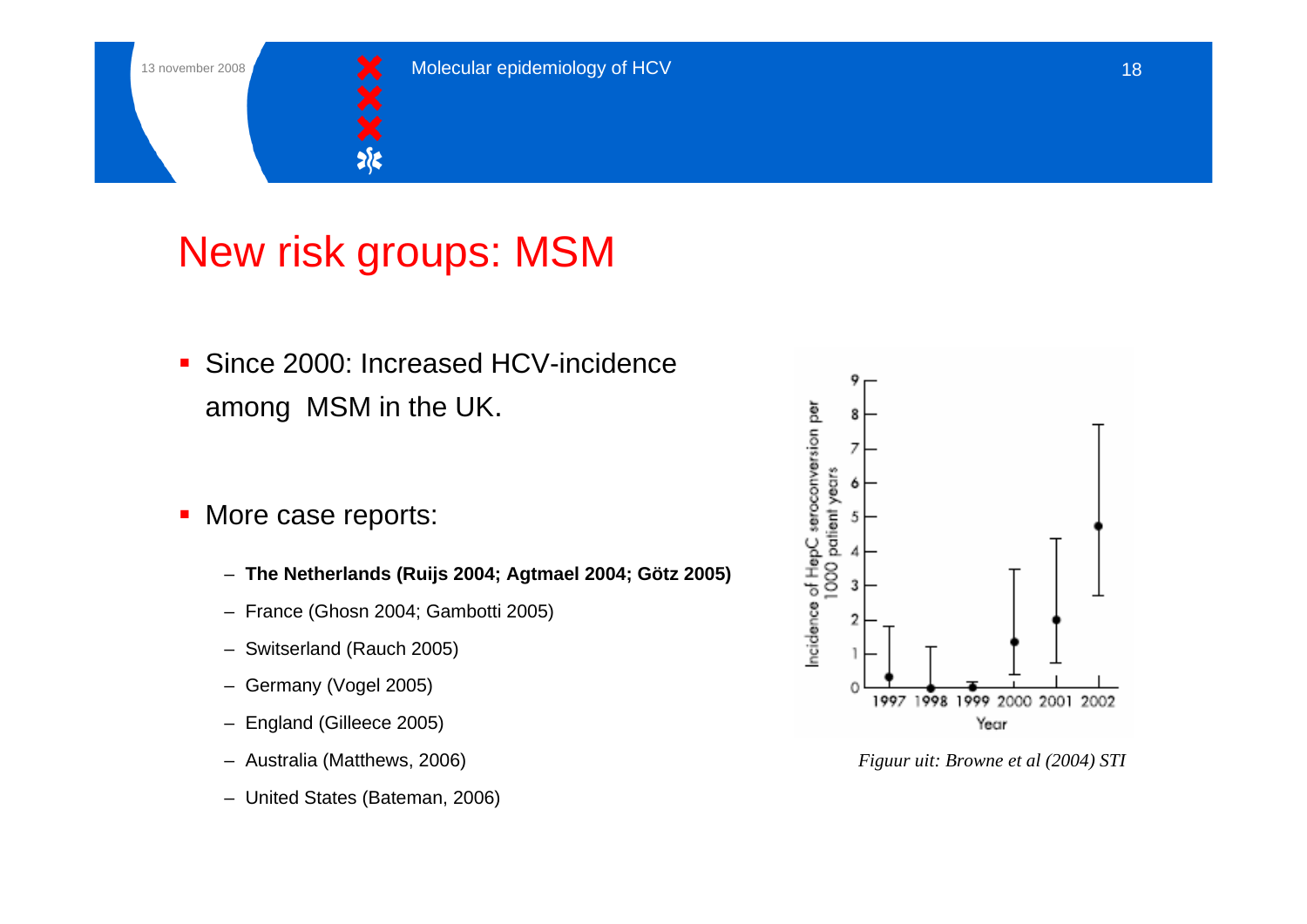![](_page_18_Picture_1.jpeg)

# HCV incidentie MSM in NL

- **Screening Amsterdam Cohort Studies** 
	- 1985-1999: 0.8/1000 PY
	- 2000-2002: 8.7/1000 PY

![](_page_18_Figure_7.jpeg)

- П Hospital notifications: 2002-2005 (n=34)
	- High risk sexual behavior
	- HIV-positive (97%)
	- Genotypes 1 en 4 (92%)

**Outbreak** MSM-specific HCV strains

![](_page_18_Figure_13.jpeg)

*van de Laar et al (2007) JID*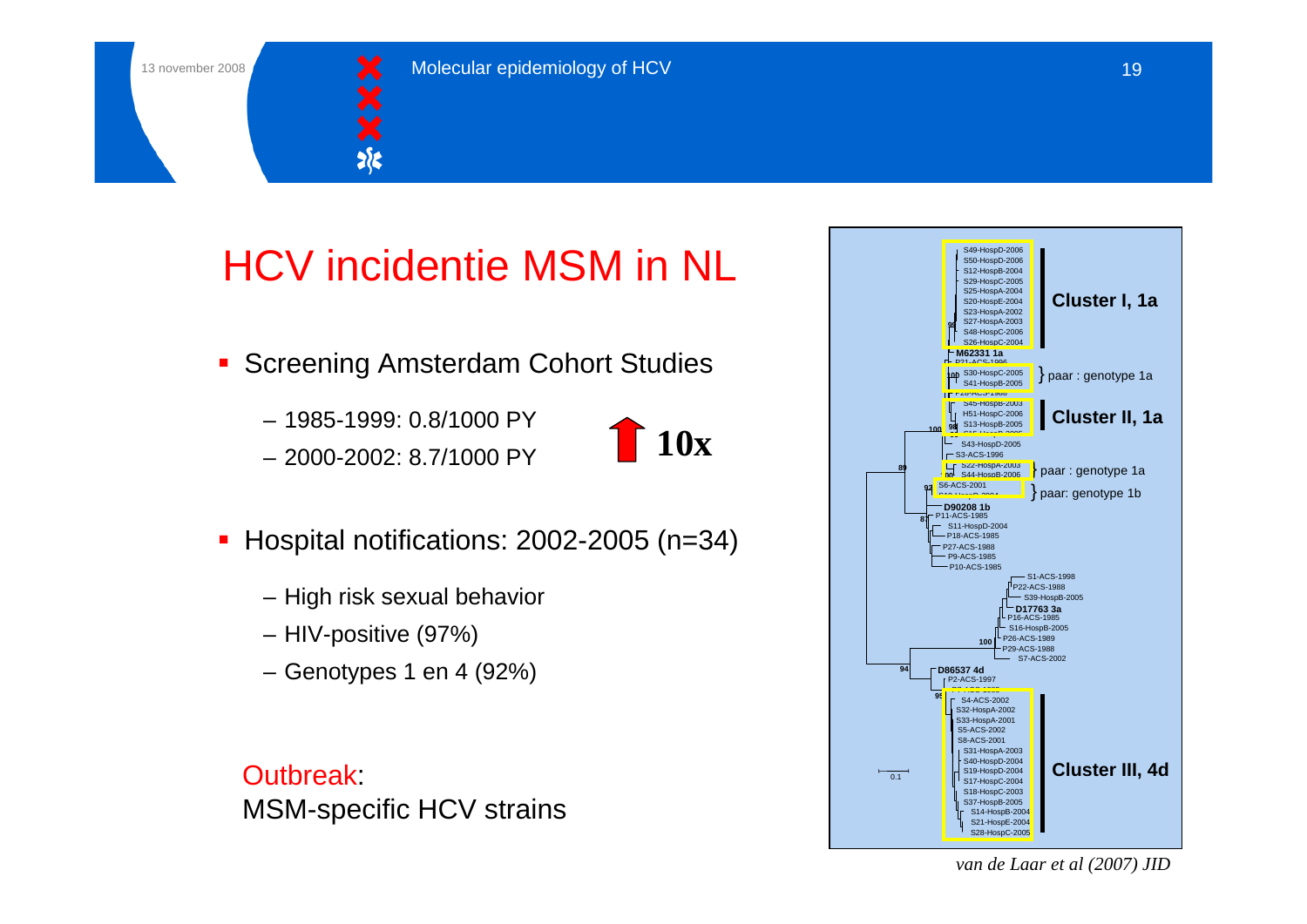![](_page_19_Picture_1.jpeg)

![](_page_19_Figure_4.jpeg)

![](_page_19_Figure_5.jpeg)

![](_page_19_Figure_6.jpeg)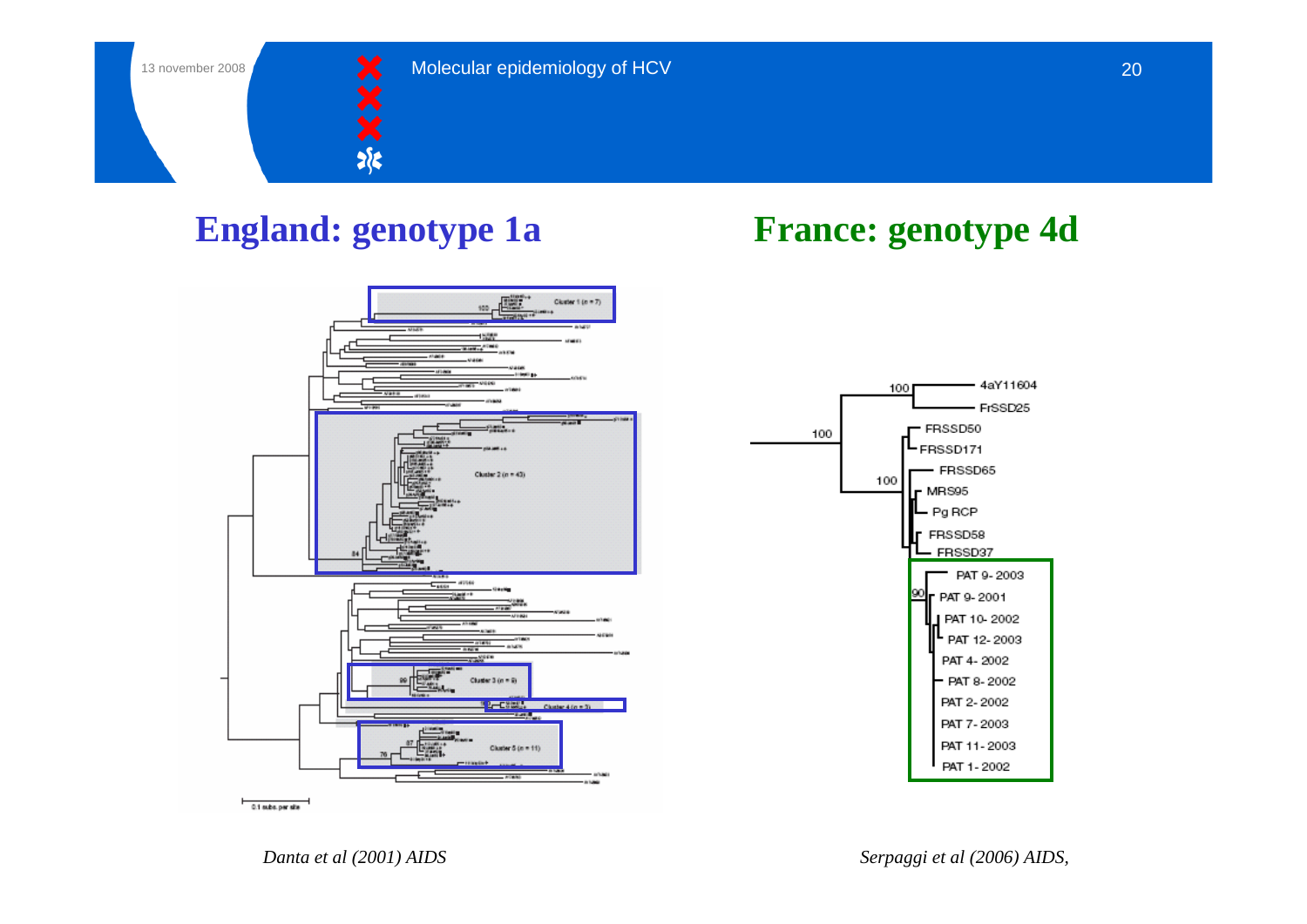![](_page_20_Picture_0.jpeg)

![](_page_20_Picture_1.jpeg)

# **Sexual HCV transmission**

# Incidental national outbreaks

or

large international transmission network?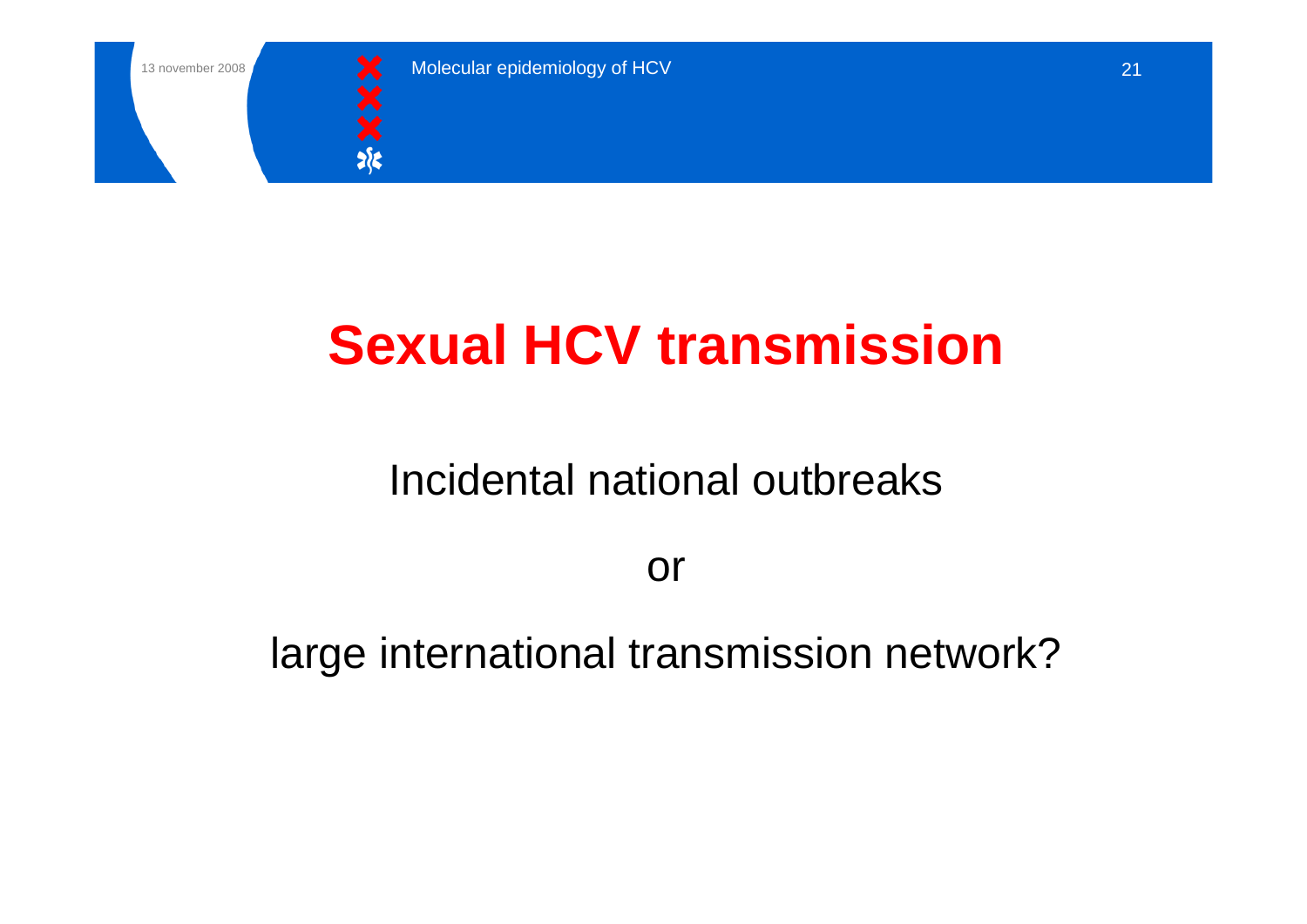![](_page_21_Picture_1.jpeg)

# Clustering (85% of MSM)

| <b>Clusters en Paren</b> |          | Genotype          | <b>Country mixing</b> | <b>Countries</b>    |
|--------------------------|----------|-------------------|-----------------------|---------------------|
| <b>Cluster 1</b>         | $n = 37$ | 1a                | yes                   | UK, NL              |
| <b>Cluster 2</b>         | $n = 34$ | 4d                | yes                   | <b>UK, NL, D, F</b> |
| <b>Cluster 3</b>         | $n = 19$ | $\left(1a\right)$ | yes                   | UK, NL, D           |
| <b>Cluster 4</b>         | $n = 17$ | la                | yes                   | UK, D               |
| <b>Cluster 5</b>         | $n = 12$ | 1a                | yes                   | UK, NL, D. AUS      |
| <b>Cluster 6</b>         | $n = 12$ | 1a                | no                    | <b>UK</b>           |
| <b>Cluster 7</b>         | $n = 6$  | $\overline{a}$    | yes                   | NL, D               |
| <b>Cluster 8</b>         | $n = 6$  | la                | no                    | <b>AUS</b>          |
| <b>Cluster 9</b>         | $n = 6$  | 3a                | yes                   | UK, F               |
| <b>Cluster 10</b>        | $n = 4$  | 1a                | no                    | <b>AUS</b>          |
| <b>Cluster 11</b>        | $n = 4$  | 1 <sub>b</sub>    | no                    | <b>UK</b>           |
| Paar A,B,C               | $n = 6$  | 1a                | no                    |                     |
| Paar D,E                 | $n = 4$  | 1 <sub>b</sub>    | no                    |                     |
| Paar F                   | $n = 2$  | 3a                | no                    |                     |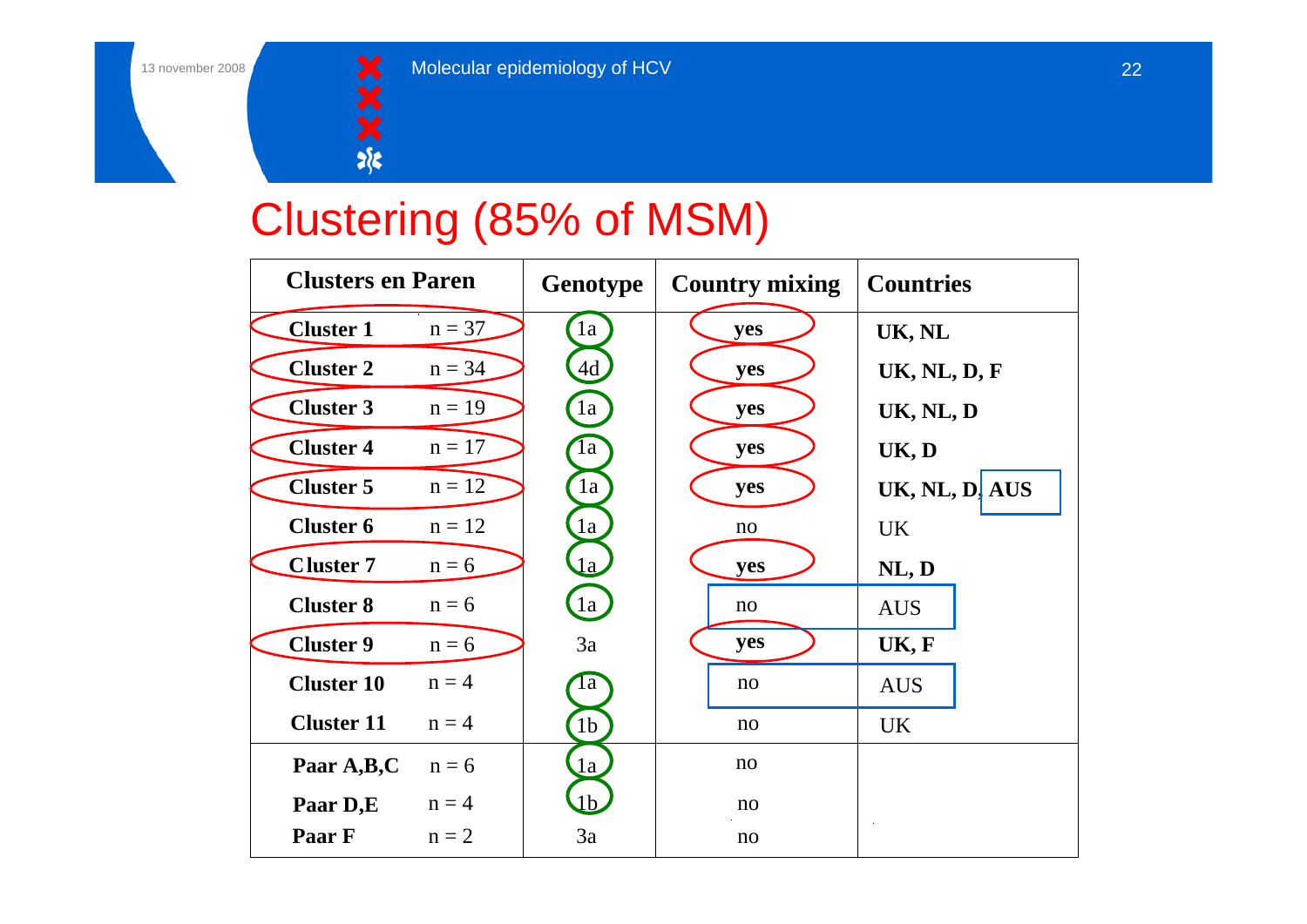![](_page_22_Picture_0.jpeg)

 $\bigcirc$ 

 $\bigodot$ 

 $\bigcirc$ 

![](_page_22_Picture_1.jpeg)

Genotype 1a

![](_page_22_Figure_5.jpeg)

Figure 1: NSSB phylogaentic trae of HCV subtypes 1a (left) and 4d (right)<br>Monophyletic clusters are shaded, country of origin:(●) England, (●) The Netherlands<br>(●) Germany, (●) France, (●) Australia - Australian MSM with r BOOTSTRAPS WEERGEVEN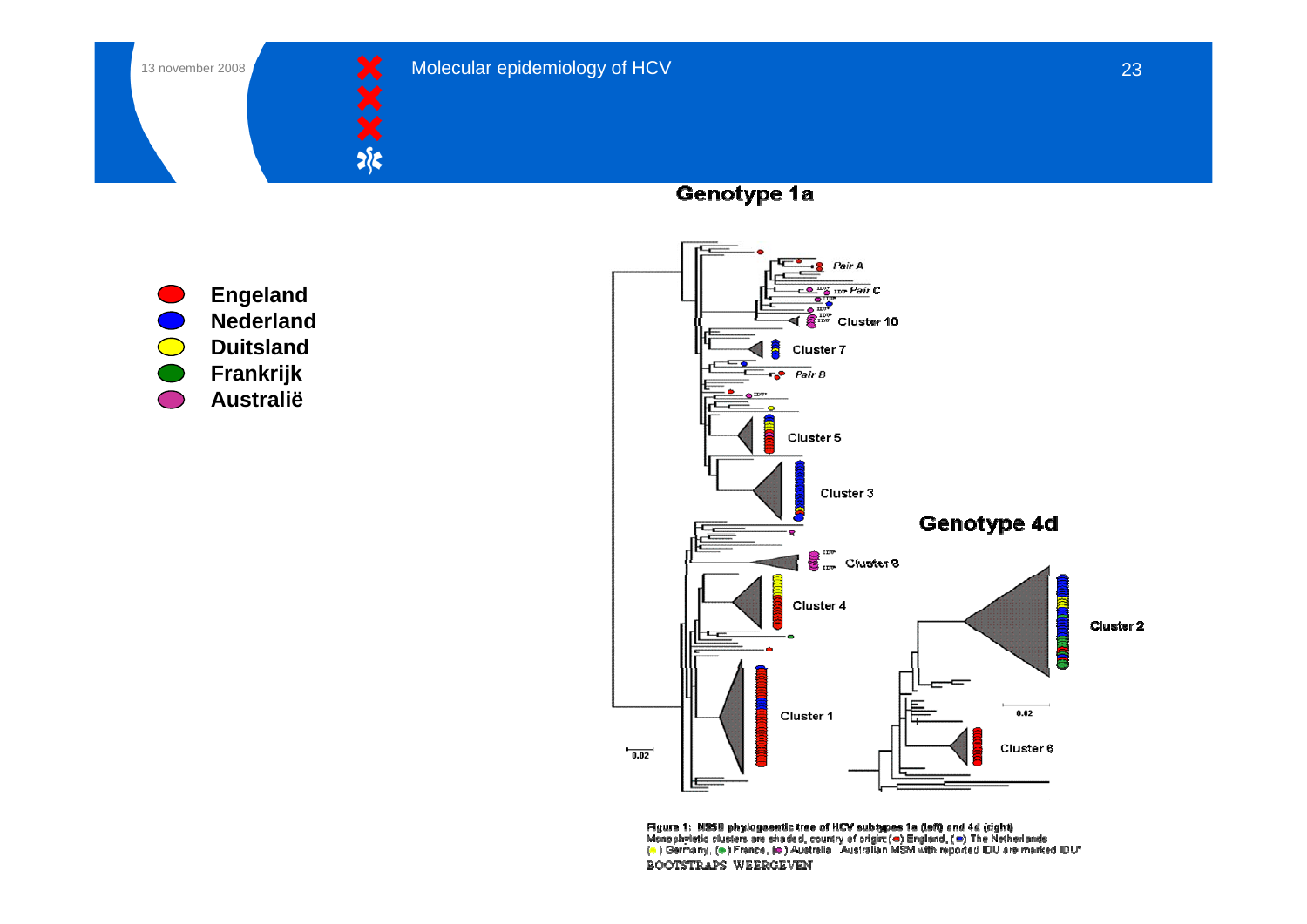![](_page_23_Picture_1.jpeg)

## Introduction and spread of HCV

| <b>Cluster</b> | Genotype | Nr.              | <b>of</b> | Year of origin (CI) |         | Number (%) of divergence |        |
|----------------|----------|------------------|-----------|---------------------|---------|--------------------------|--------|
|                |          | sequences        |           |                     |         | evertssince              |        |
|                |          |                  |           |                     | 1996    | 1998                     | 2000   |
| $\mathbf{1}$   | 1a       | 37               |           | 1984 (1974-1992)    | 31(86)  | 29(81)                   | 20(56) |
| $\overline{2}$ | 4d       | 34               |           | 1975 (1961-1988)    | 28(85)  | 26(78)                   | 21(64) |
| 3              | 1a       | 19               |           | 1993 (1985-1999)    | 17(94)  | 16(89)                   | 13(72) |
| $\overline{4}$ | 1a       | 17               |           | 1988 (1977-1997)    | 15(94)  | 14(88)                   | 11(69) |
| 5              | 1a       | 12               |           | 1996 (1989-2001)    | 11(100) | 10(91)                   | 9(82)  |
| 6              | 4d       | 12               |           | 1995 (1989-1999)    | 10(91)  | 8(73)                    | 7(64)  |
| 7              | 1a       | 6                |           | 1998 (1990-2003)    | 5(100)  | 5(100)                   | 4(80)  |
| 8              | 1a       | $\boldsymbol{6}$ |           | 1983 (1970-1993)    | 1(20)   | 1(20)                    | 1(20)  |
| 9              | 3a       | $\boldsymbol{6}$ |           | 1984 (1974-1993)    | 0(0)    | 0(0)                     | 0(0)   |
| 10             | 1a       | $\overline{4}$   |           | 2001 (1996-2004)    | 3(100)  | 3(100)                   | 3(100) |
|                |          |                  |           |                     |         |                          |        |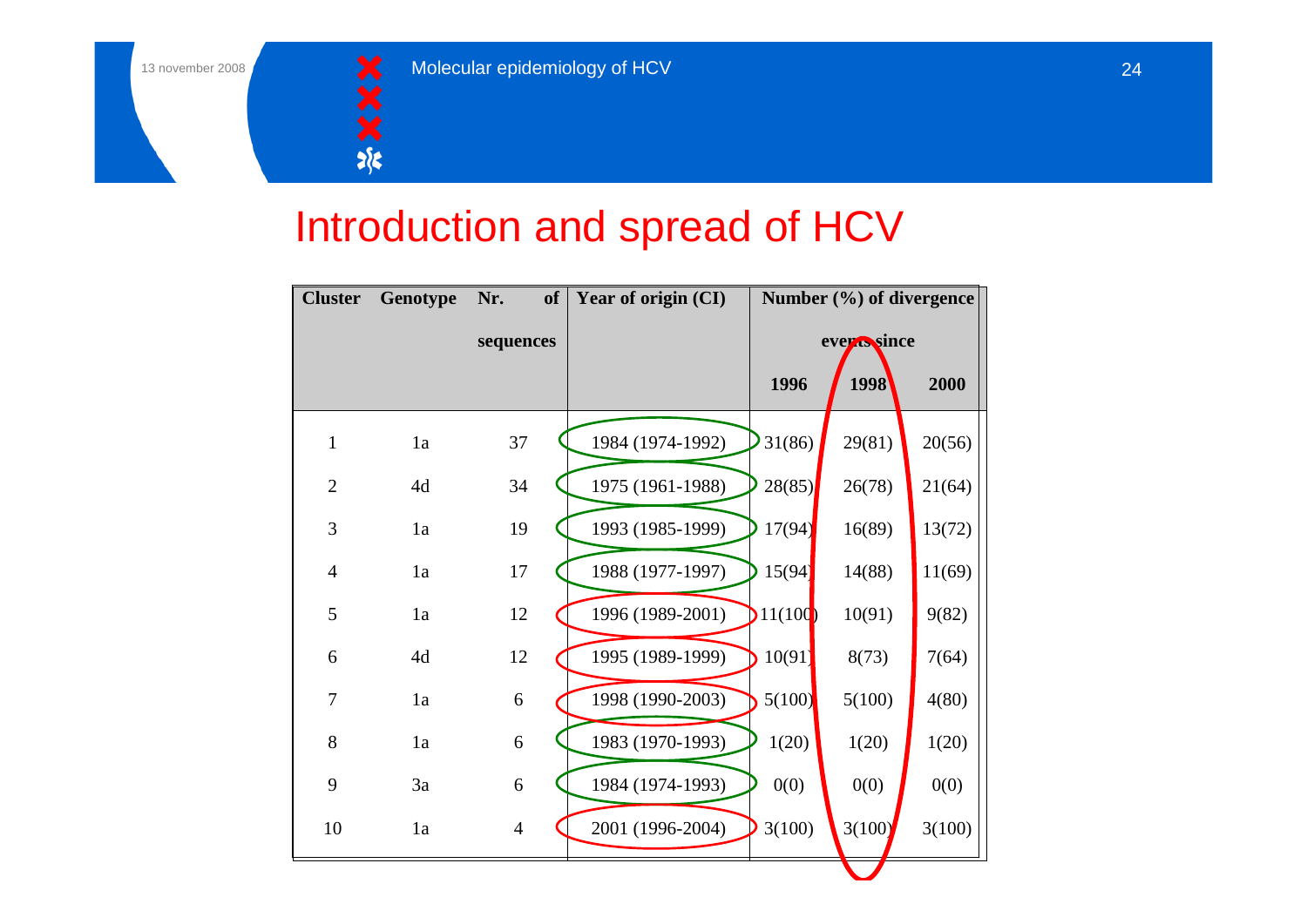![](_page_24_Picture_0.jpeg)

![](_page_24_Picture_1.jpeg)

# **What causes this unexpected and rapid spread of HCV among HIV+ MSM?**

![](_page_24_Picture_4.jpeg)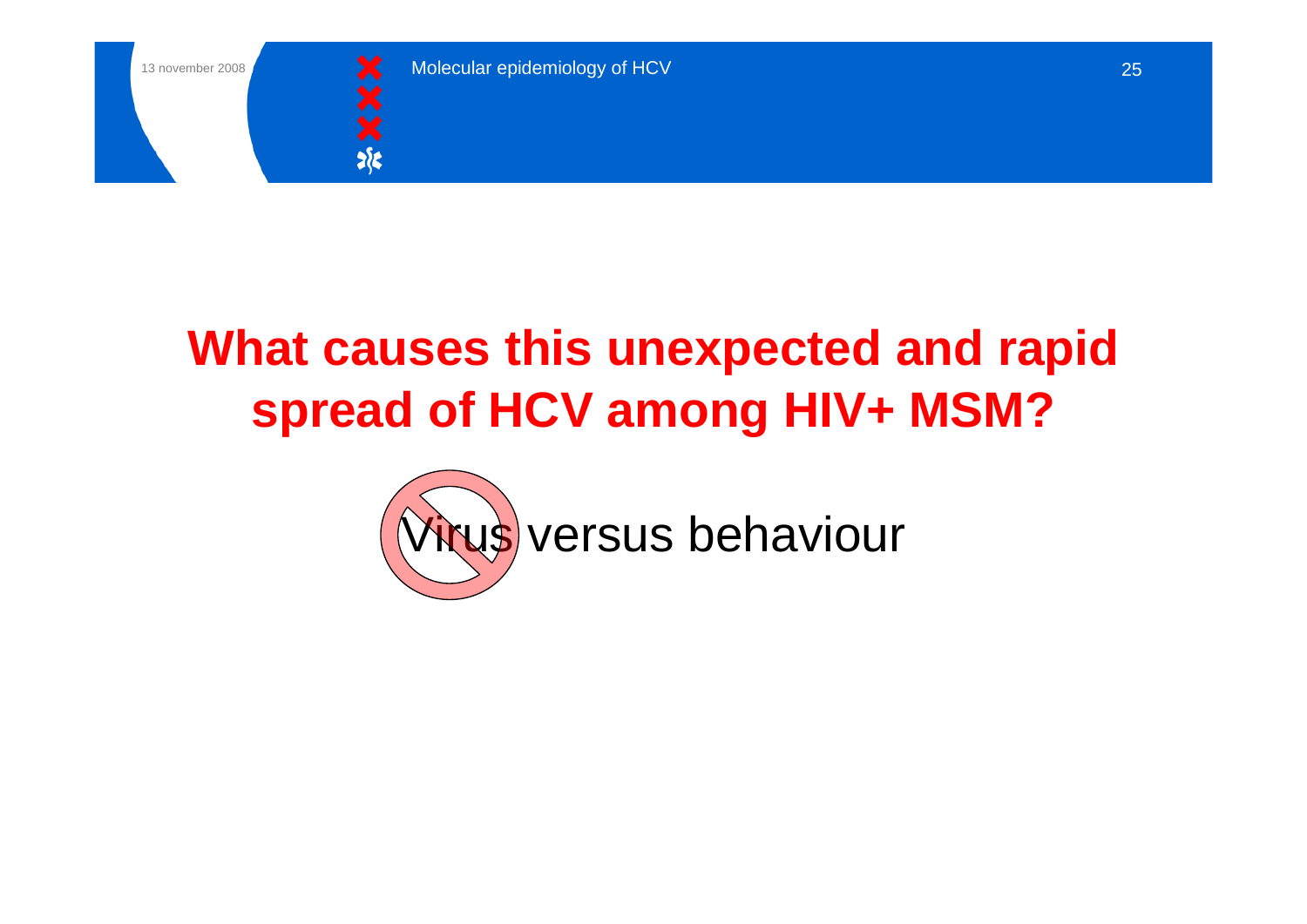![](_page_25_Picture_1.jpeg)

# HCV geïnfecteerde MSM

|                       | Age | <b>CD4-count</b> | <b>HAART</b> | <b>IDU</b> |
|-----------------------|-----|------------------|--------------|------------|
| <b>UK</b> ( $n=107$ ) | 35  | 510              | 60%          | 17%        |
| $NL$ (n=58)           | 40  | -                |              | 3%         |
| <b>D</b> ( $n=24$ )   | 38  | 429              | 60%          | 4%         |
| $F(n=12)$             | 40  | 604              | 75%          | $0\%$      |
| $AUS$ (n=24)          | 40  | 596              | 75%          | 50%        |
| <b>Total</b>          | 38  | 518              | 62%          | 14%        |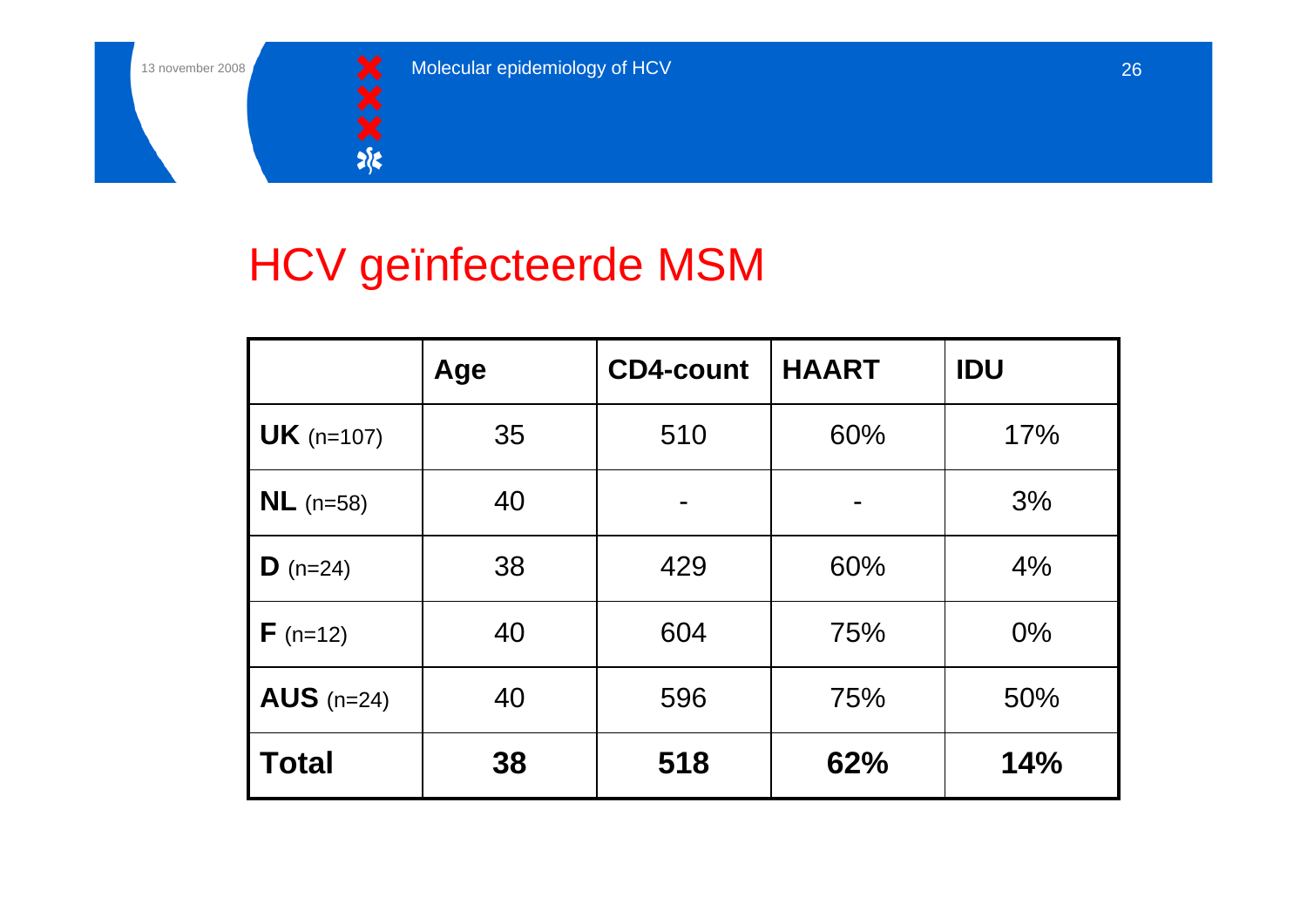![](_page_26_Picture_1.jpeg)

#### **Transmission Genotype 4**

= MSM (SC after 2000) = MSM (SC before 2000) = Injecting drug users (IDU) = Immigrants

**UNique MSM-specific HCV strain of HCV genotype 4 distinct from the strain circulating among IDU**

![](_page_26_Figure_6.jpeg)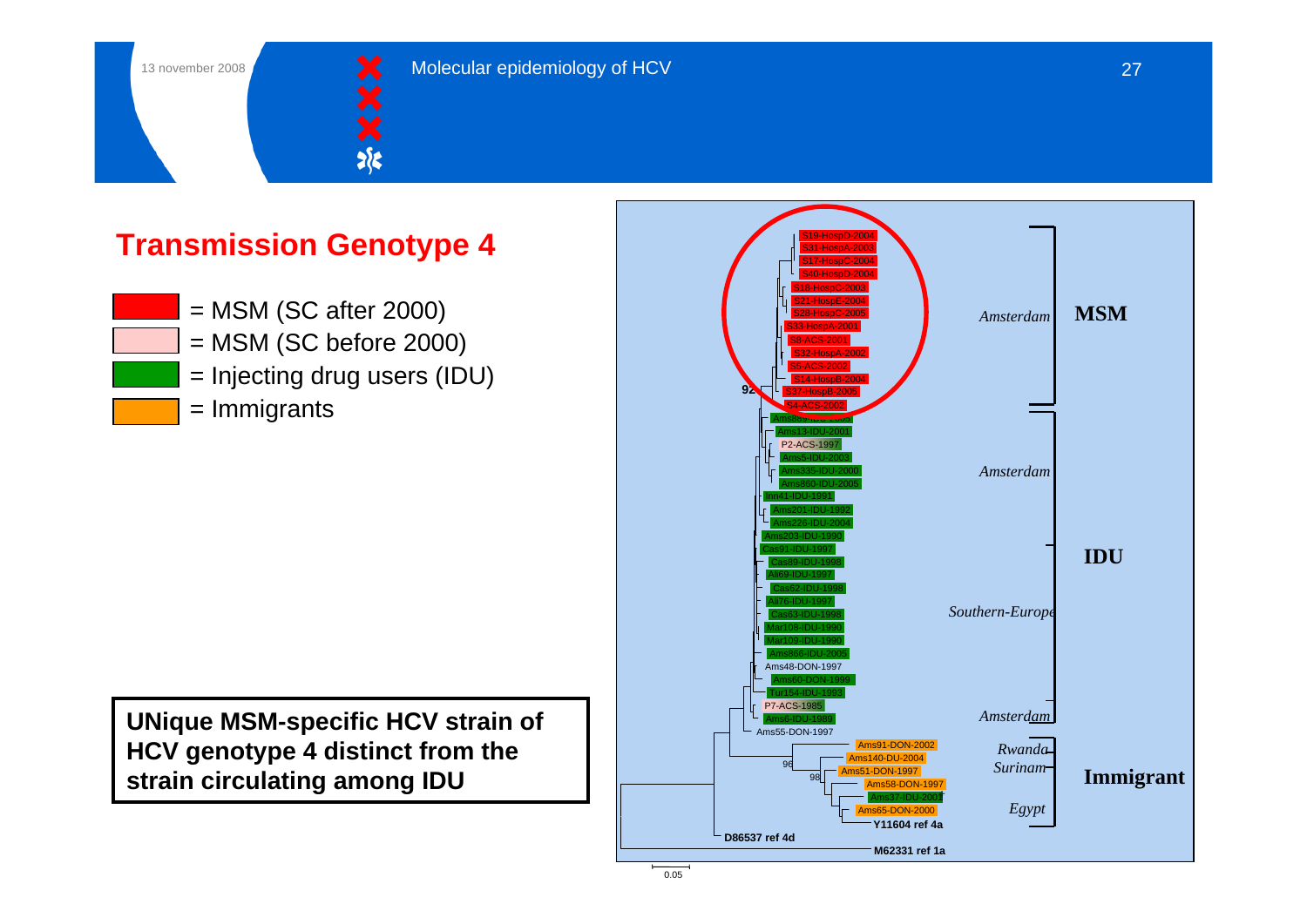![](_page_27_Picture_1.jpeg)

#### Case control studie: UK (Danta *et al*, AIDS 2007)

|                     | control    | case       | <b>P-waarde</b> |
|---------------------|------------|------------|-----------------|
| UAI (- ejaculation) | $50\%$ (p) | 90% (p)    | 0.0001          |
|                     | $48%$ (a)  | $83\%$ (a) | 0.0001          |
| UAI (+ejaculation)  | $35\%$ (p) | $83\%$ (p) | 0.0001          |
|                     | $33%$ (a)  | $58%$ (a)  | 0.003           |
| Rimming             | $77%$ (p)  | $98%$ (p)  | 0.0007          |
|                     | 77% (a)    | $92\%$ (a) | 0.03            |
| <b>Fisting</b>      | $26\%$ (p) | $75%$ (p)  | 0.0001          |
|                     | $13\%$ (a) | $58%$ (a)  | 0.0001          |
| <b>Toys</b>         | 43%        | 78%        | 0.0001          |
| Group sex (>2pers)  | 53%        | 88%        | 0.0001          |
| Partydrugs          | 71%        | 97%        | 0.0001          |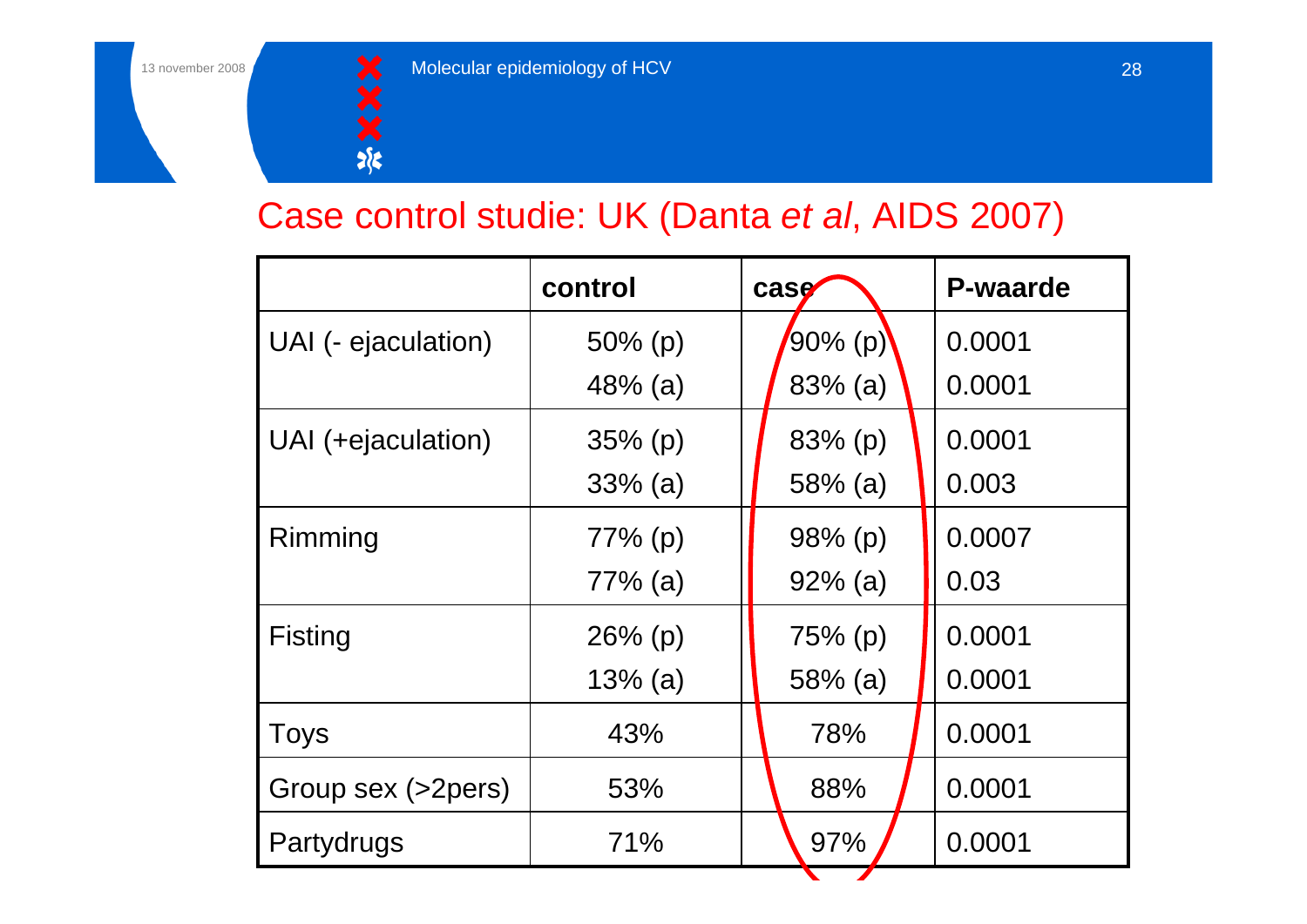![](_page_28_Picture_0.jpeg)

![](_page_28_Picture_1.jpeg)

![](_page_28_Figure_3.jpeg)

*Danta et al (2001) AIDS*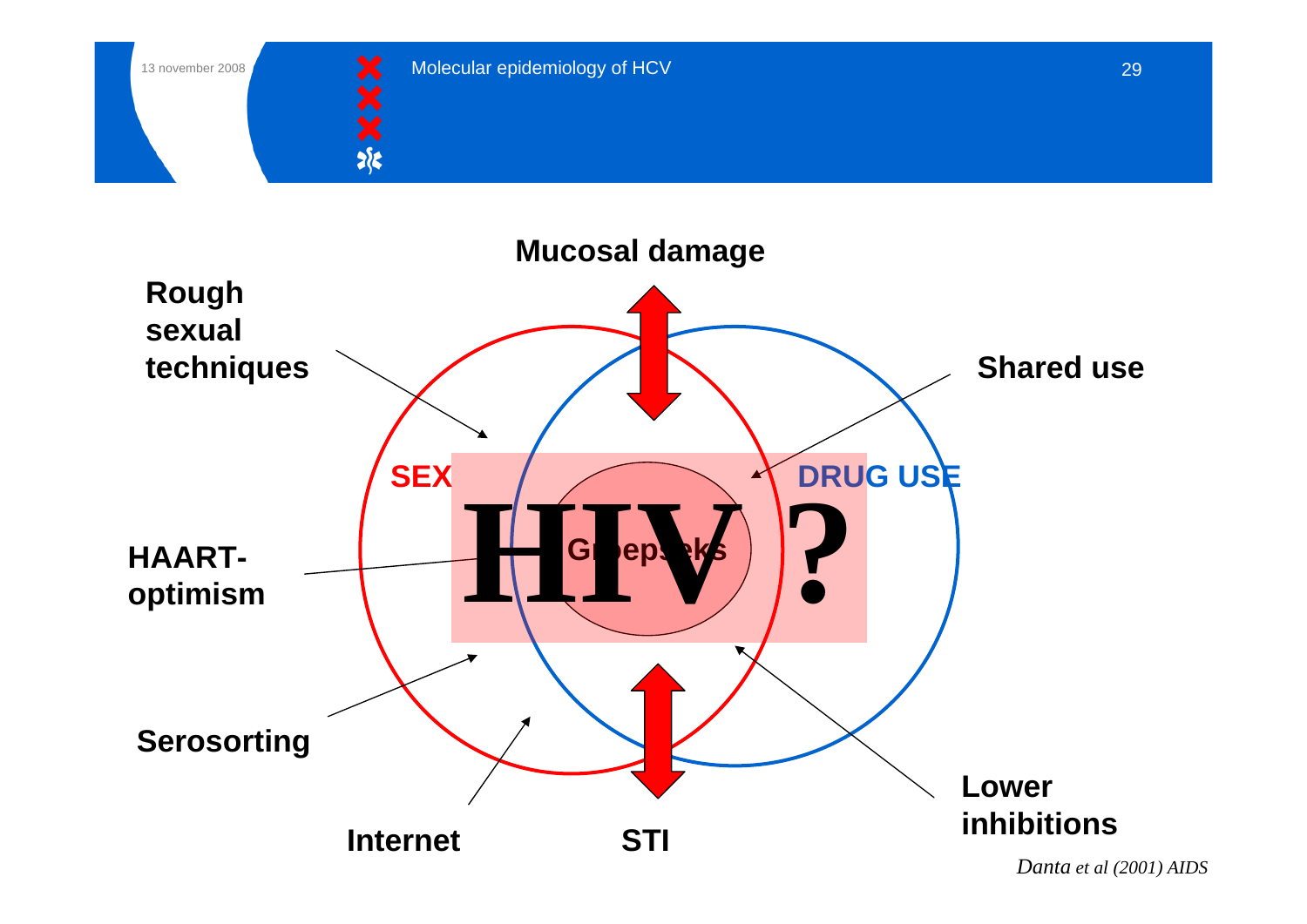![](_page_29_Picture_1.jpeg)

# The role of HIV?

#### **Spread:**

- 1) Increased susceptibility
- 2) Increased infectivity
- 3) HIV sersorting
- 4) Infectivity and background levels HIV vs HCV

#### **Clinical progression:**

- 1) Higher rate of chronicity (> 90%)
- 3) Faster progression to liver disease
- 4) Lees favourable treatment outcome
- 5) Hepatotoxicity caused by HAART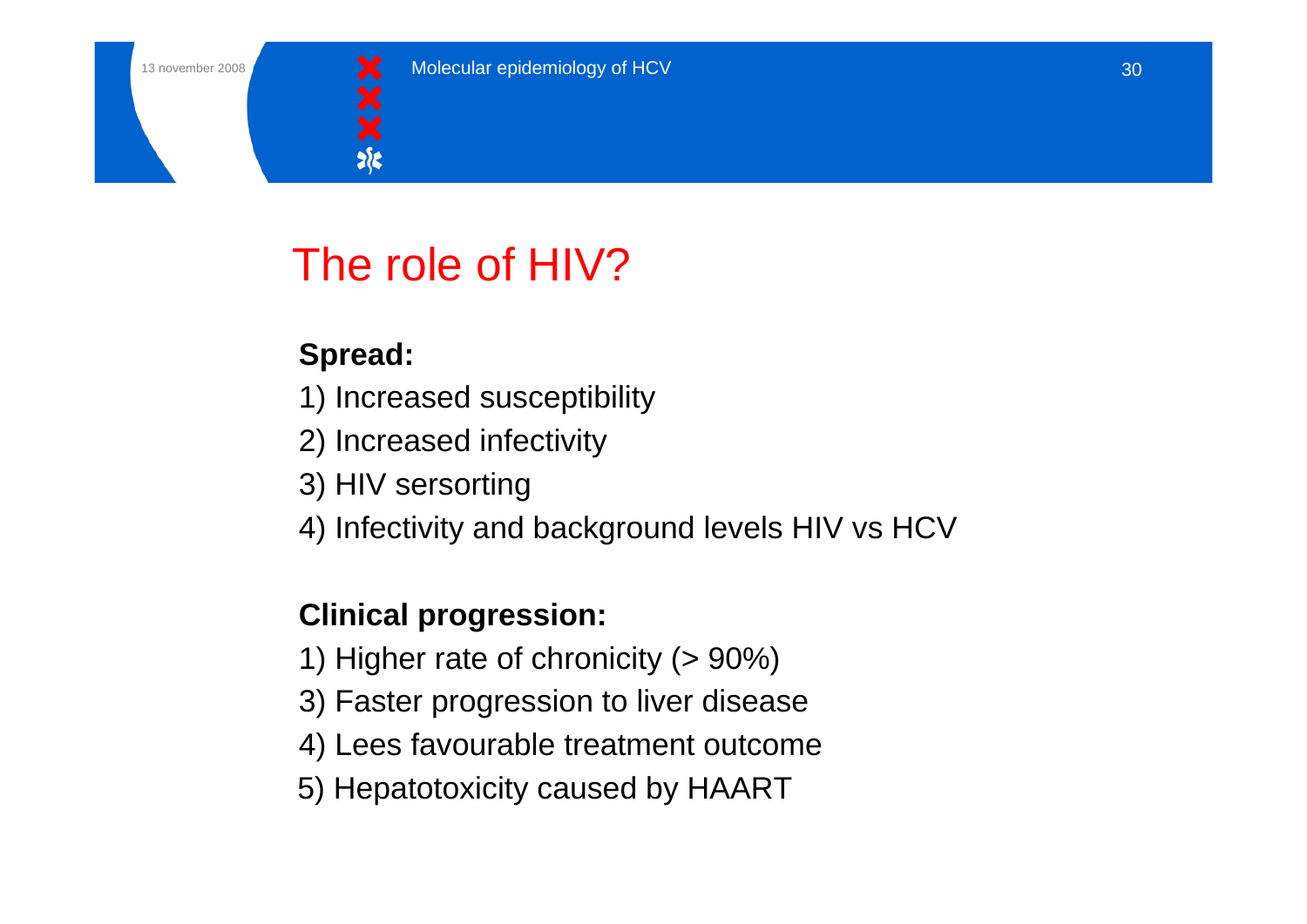![](_page_30_Picture_1.jpeg)

# Update spread HCV among HIV+ MSM

- UK: HCV incidence among HIV+ increases 20% each year.
- **HCV rare among HIV- MSM**
- $\blacksquare$  Increase HCV incidence **NOT** caused by intensified HCV screening
- HCV prevalence STI-clinic A'dam
	- May 2007: 15%
	- Nov 2007: 18%
	-

**HCV incidence: HIV+ MSM GUM clinic Brighton**

![](_page_30_Figure_12.jpeg)

– April 2008: 21% *Richardson et al (2008) JID, Giraudin et al (2008) STI*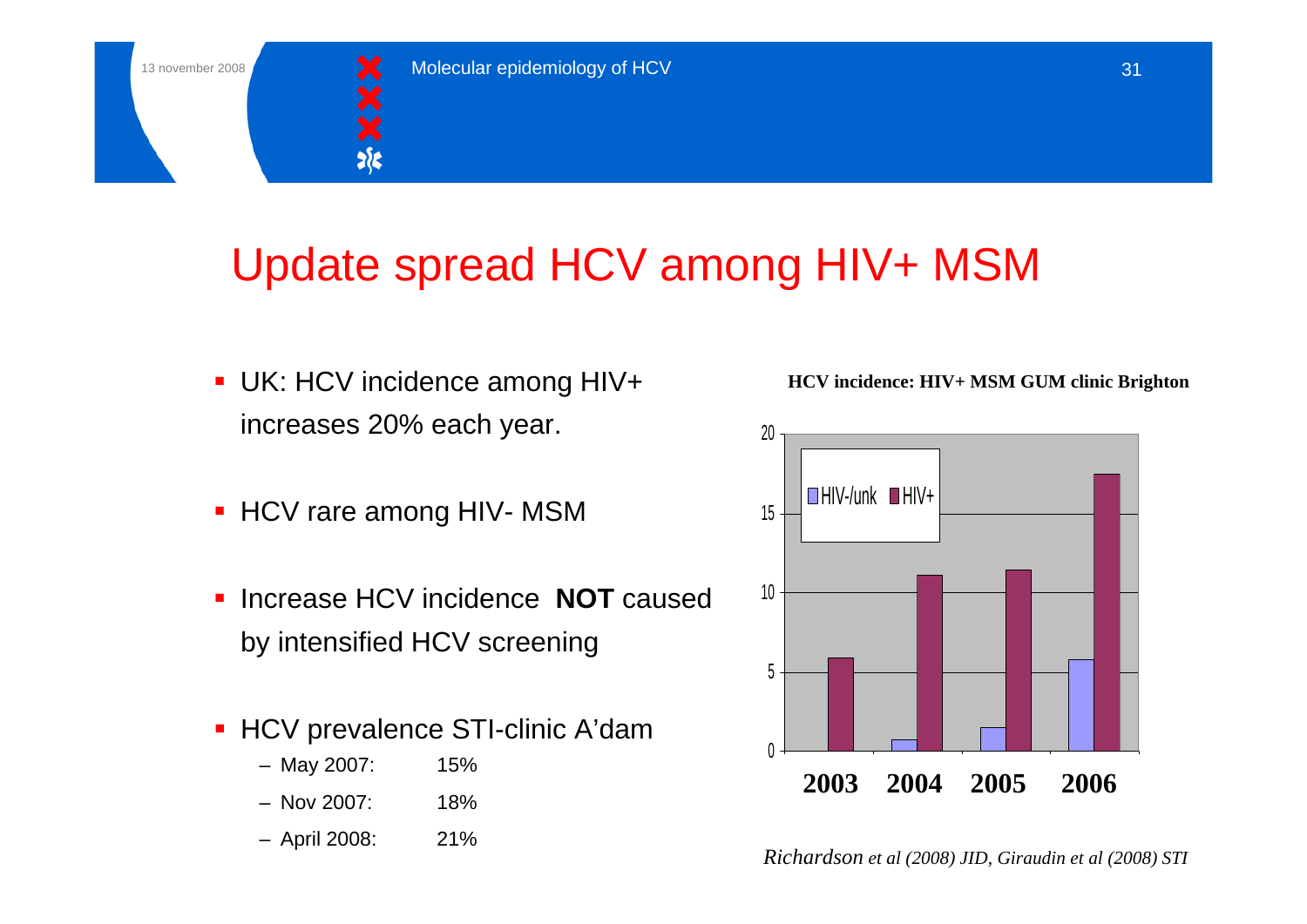![](_page_31_Picture_1.jpeg)

# HCV among HIV+ MSM – current focus!

- Implement **routine HCV screening** in HIV positive MSM
- **Early diagnostics**: Early treatment and prevention of new cases
- **Targeted education and prevention** strategies to raise awareness of risks HCV among HIV+ MSM
- $\mathcal{L}_{\mathcal{A}}$ Monitor **HIV-negative MSM**! Are they at risk?